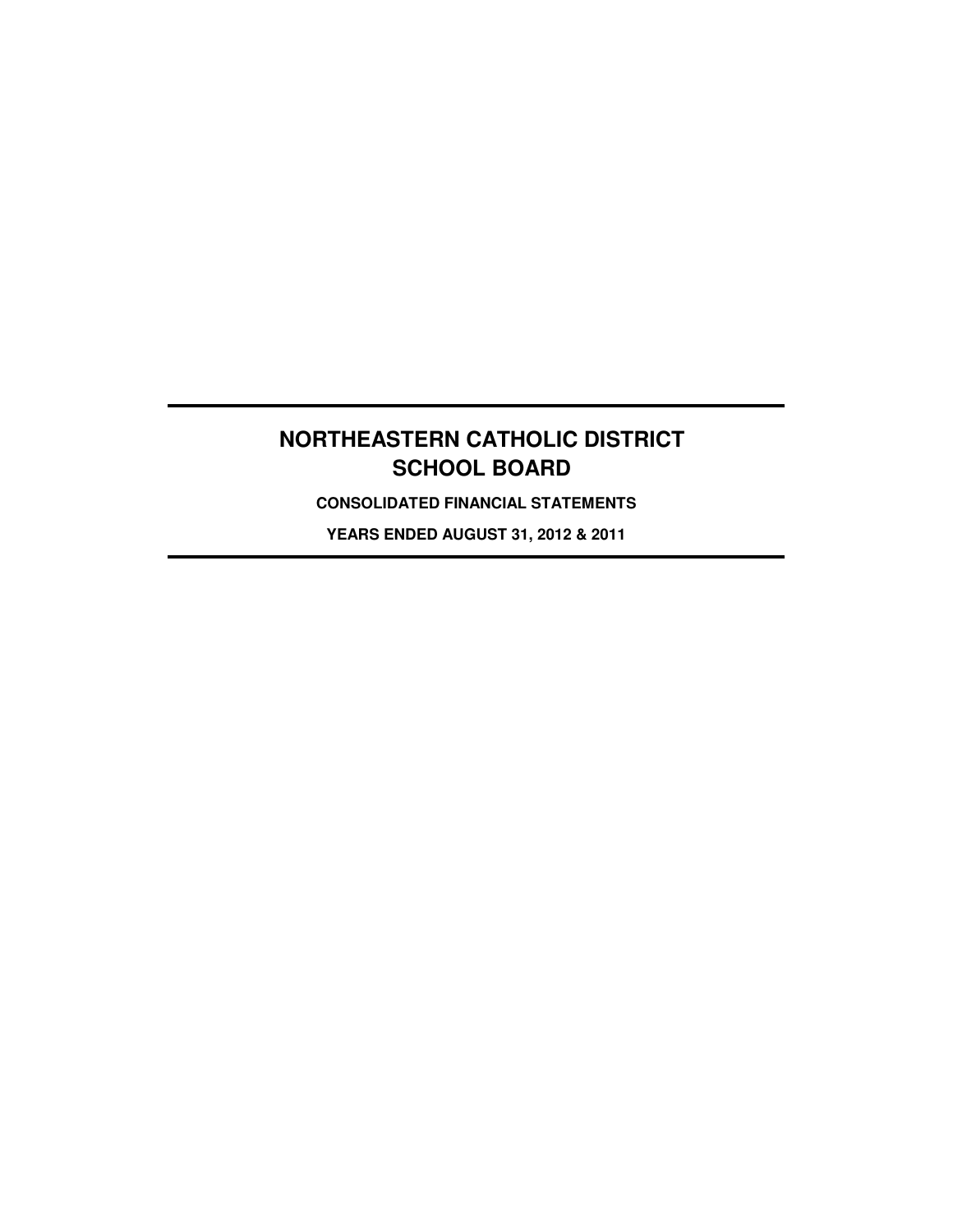## **INDEX TO CONSOLIDATED FINANCIAL STATEMENTS**

## **YEARS ENDED AUGUST 31, 2012 & 2011**

|              |                                                                                                                                                                                          | Page             |
|--------------|------------------------------------------------------------------------------------------------------------------------------------------------------------------------------------------|------------------|
|              | <b>BOARD OF TRUSTEES AND SENIOR ADMINISTRATIVE PERSONNEL</b>                                                                                                                             |                  |
|              | <b>INDEPENDENT AUDITOR'S REPORT</b>                                                                                                                                                      | 2                |
|              | <b>STATEMENTS</b>                                                                                                                                                                        |                  |
| $\mathbf{1}$ | <b>Consolidated Statement Of Financial Position</b><br>2 Consolidated Statement Of Operations<br>3 Consolidated Statement Of Change In Net Debt<br>4 Consolidated Statement Of Cash Flow | 3<br>4<br>5<br>6 |
|              | NOTES TO CONSOLIDATED FINANCIAL STATEMENTS                                                                                                                                               | 7 - 22           |
| $1 \quad$    | <b>SCHEDULES</b><br><b>Consolidated Schedule of Reserve Funds Continuity</b><br>2 Consolidated Schedule of Expenses                                                                      | 23<br>24 - 25    |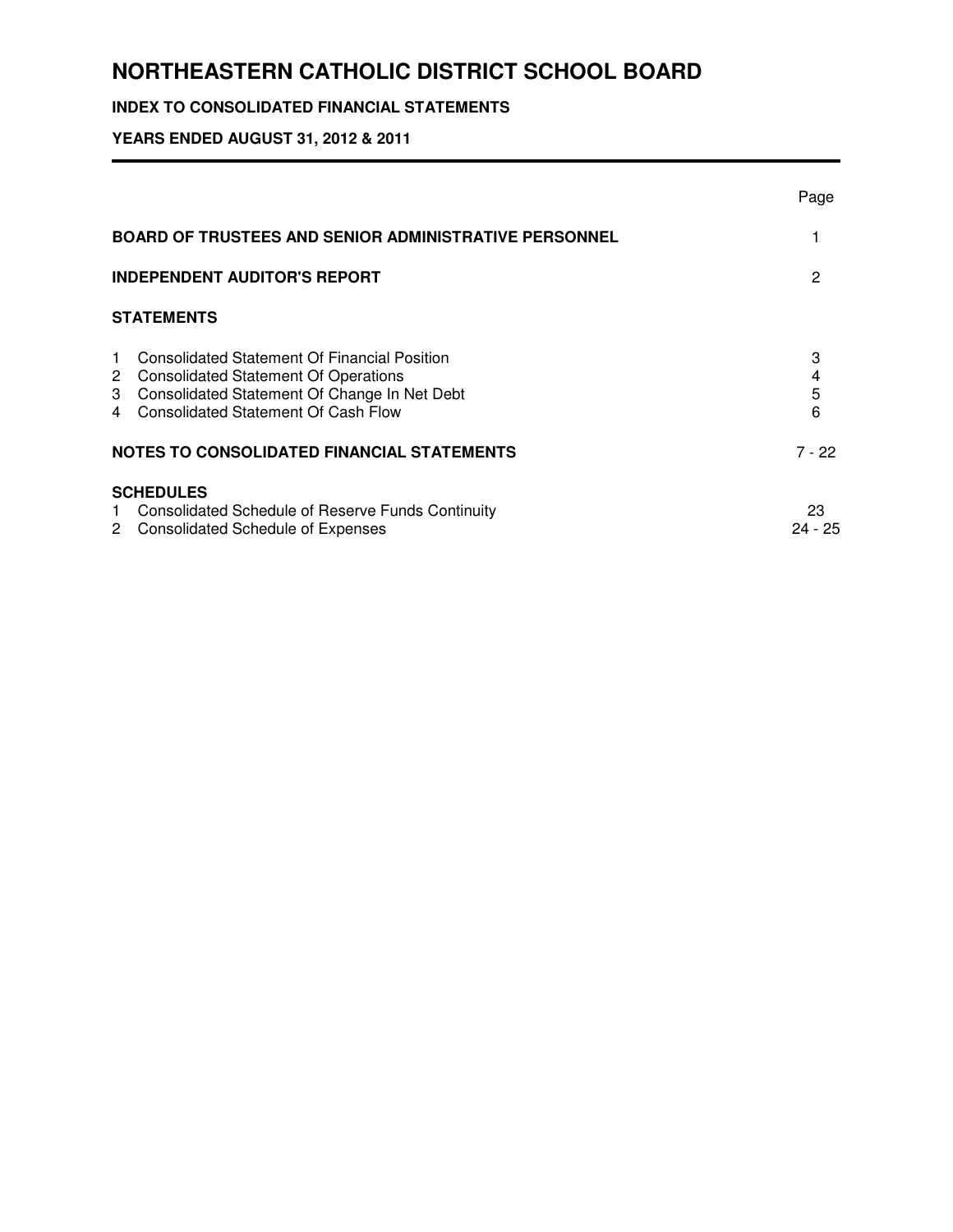## **BOARD OF TRUSTEES AND SENIOR ADMINISTRATIVE PERSONNEL**

|                                          | 2012                                                                                                                                                                                             | 2011                                                                                                                                                                 |
|------------------------------------------|--------------------------------------------------------------------------------------------------------------------------------------------------------------------------------------------------|----------------------------------------------------------------------------------------------------------------------------------------------------------------------|
| <b>CHAIRPERSON OF THE BOARD</b>          | <b>Rick Brassard</b>                                                                                                                                                                             | <b>Rick Brassard</b>                                                                                                                                                 |
| <b>BOARD OF TRUSTEES</b>                 |                                                                                                                                                                                                  |                                                                                                                                                                      |
|                                          | <b>Peter DelGuidice</b><br><b>Martin Drainville</b><br><b>Elizabeth King</b><br><b>Colleen Landers</b><br><b>Denis Lincez</b><br><b>Ron MacInnis</b><br><b>Steve Malciw</b><br>Fred Salvador Jr. | Peter DelGuidice<br><b>Martin Drainville</b><br>Elizabeth King<br><b>Colleen Landers</b><br>Denis Lincez<br>Ron MacInnis<br><b>Steve Malciw</b><br>Fred Salvador Jr. |
| <b>SENIOR ADMINISTRATIVE PERSONNEL</b>   |                                                                                                                                                                                                  |                                                                                                                                                                      |
| Director of Education                    | <b>Glenn Sheculski</b>                                                                                                                                                                           | Glenn Sheculski                                                                                                                                                      |
| Manager of Human Resources               | Mélanie Bidal-Mainville                                                                                                                                                                          | Mélanie Bidal-Mainville                                                                                                                                              |
| <b>Manager of Financial Services</b>     | <b>Mary-Lou Pollon</b>                                                                                                                                                                           | Mary-Lou Pollon                                                                                                                                                      |
| Manager of Plant                         | <b>Robert Landry</b>                                                                                                                                                                             | Robert Landry                                                                                                                                                        |
| Manager of Information Technology        | Glen Nakashoji                                                                                                                                                                                   | Glen Nakashoji                                                                                                                                                       |
| Superintendent of Education              | Tricia Stefanic Weltz                                                                                                                                                                            | Tricia Stefanic Weltz                                                                                                                                                |
| <b>Superintendent of Student Success</b> | <b>Ronald St. Louis</b>                                                                                                                                                                          | James Michaud                                                                                                                                                        |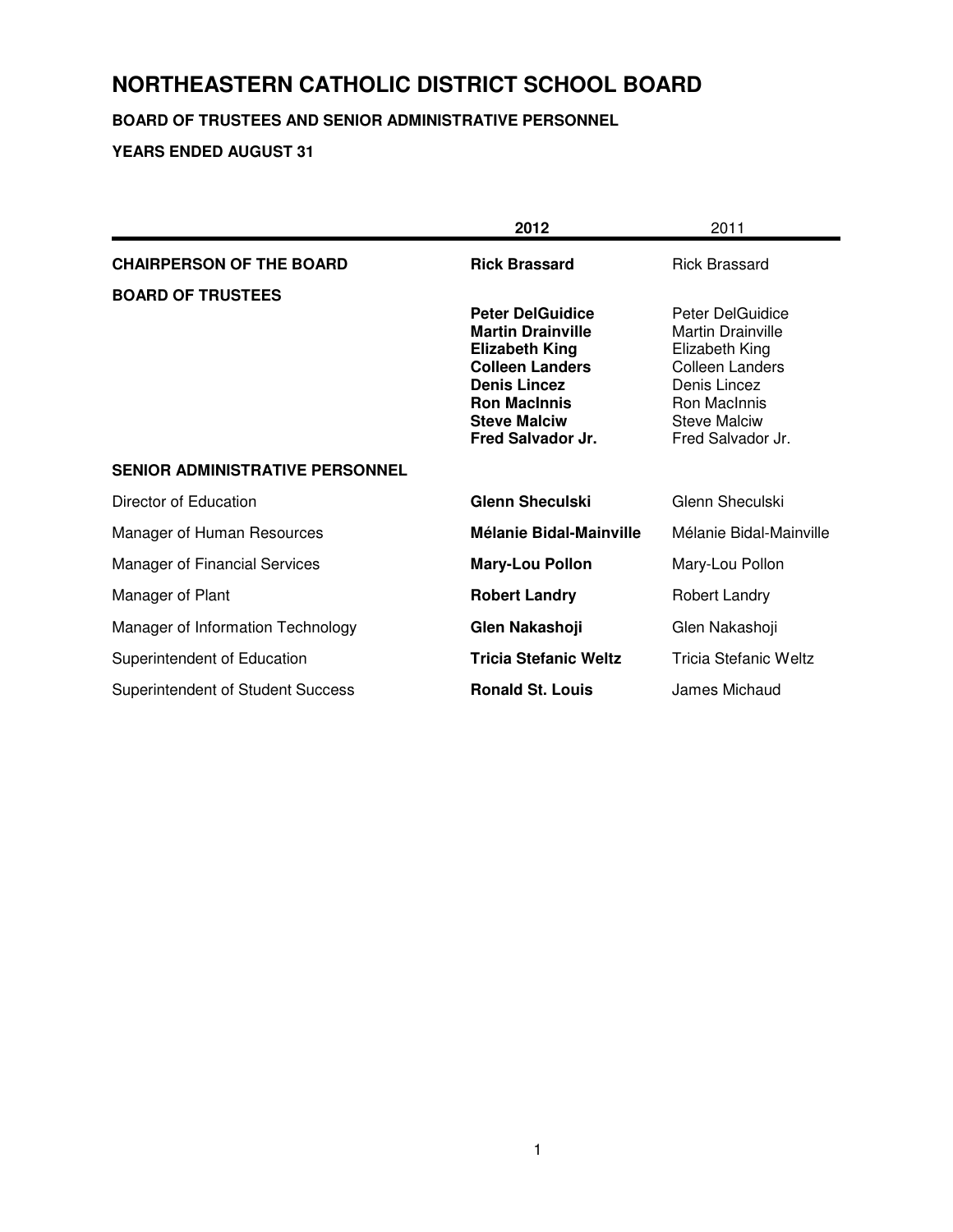

Telephone: (705) 567-5205<br>Fax: (705) 567-6504

## **INDEPENDENT AUDITOR'S REPORT**

To the Board of Trustees of the Northeastern Catholic District School Board

We have audited the accompanying consolidated financial statements of the Northeastern Catholic District School Board, which comprise the consolidated statements of financial position as at August 31, 2012 and August 31, 2011, the consolidated statements of operations, change in net debt and cash flow for the years then ended and a summary of significant accounting policies and other explanatory information.

#### Management's Responsibility for the Consolidated Financial Statements

Management is responsible for the preparation of these consolidated financial statements in accordance with the basis of accounting described in Note 2 to the consolidated financial statements, and for such internal control as management determines is necessary to enable the preparation of consolidated financial statements that are free from material misstatement, whether due to fraud or error.

#### Auditor's Responsibility

Our responsibility is to express an opinion on these consolidated financial statements based on our audits. We conducted our audits in accordance with Canadian generally accepted auditing standards. Those standards require that we comply with ethical requirements and plan and perform the audit to obtain reasonable assurance about whether the consolidated financial statements are free from material misstatement.

An audit involves performing procedures to obtain audit evidence about the amounts and disclosures in the consolidated financial statements. The procedures selected depend on our judgment, including the assessment of the risks of material misstatement of the consolidated financial statements, whether due to fraud or error. In making those risk assessments, we consider internal control relevant to the entity's preparation of the consolidated financial statements in order to design audit procedures that are appropriate in the circumstances, but not for the purpose of expressing an opinion on the effectiveness of the entity's internal control. An audit also includes evaluating the appropriateness of accounting policies used and the reasonableness of accounting estimates made by management, as well as evaluating the overall presentation of the consolidated financial statements.

We believe that the audit evidence we have obtained in our audits is sufficient and appropriate to provide a basis for our qualified audit opinion.

#### Basis for Qualified Opinion

In common with many school boards, individual schools derive revenue from school fundraising activities held throughout the year. Adequate documentation and controls were not in place throughout the year to allow us to obtain satisfactory audit verification as to the completeness of these revenues. Accordingly, our verification of these revenues was limited to the amounts recorded in the records of the individual schools and we were not able to determine whether adjustments might be necessary to school generated funds revenue, annual surplus, cash flow from operating activities, financial assets and accumulated surplus.

#### Qualified Opinion

In our opinion, except for the possible effects of the matter described in the Basis for Qualified Opinion paragraph, the consolidated financial statements of the Northeastern Catholic District School Board as at and for the years ended August 31, 2012 and August 31, 2011 are prepared, in all material respects, in accordance with the basis of accounting described in Note 2 to the consolidated financial statements.

#### Emphasis of Matter

Without modifying our opinion, we draw attention to Note 2 to the consolidated financial statements which describes the basis of accounting used in the preparation of these consolidated financial statements and the significant differences between such basis of accounting and Canadian public sector accounting standards.

Ross, Pope & Company LLP

Kirkland Lake, Ontario **ROSS, POPE & COMPANY LLP** November 28, 2012 **CHARTERED ACCOUNTANTS Licensed Public Accountants**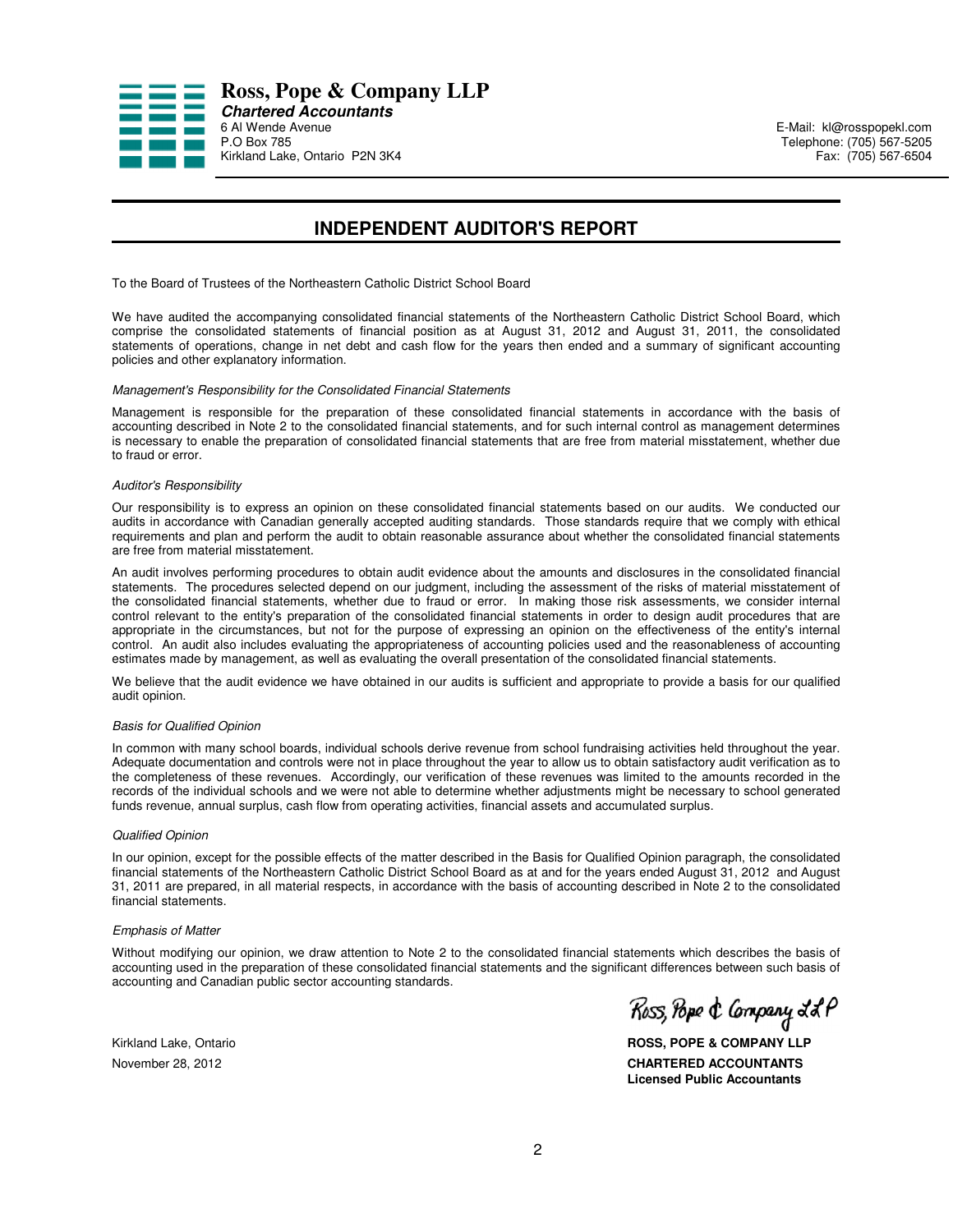**CONSOLIDATED STATEMENT OF FINANCIAL POSITION** 

### AS AT AUGUST 31

|                                                                 | 2012         | 2011             |
|-----------------------------------------------------------------|--------------|------------------|
| <b>FINANCIAL ASSETS</b>                                         |              |                  |
| Cash and cash equivalents                                       | \$8,175,127  | 7,030,792<br>\$. |
| Accounts receivable (Note 6)                                    | 1,513,283    | 1,823,907        |
| Accounts receivable - Government of Ontario - approved capital  | 1,903,113    | 1,869,373        |
| TOTAL FINANCIAL ASSETS                                          | 11,591,523   | 10,724,072       |
| <b>FINANCIAL LIABILITIES</b>                                    |              |                  |
| Temporary borrowing (Note 8)                                    |              | 9.556            |
| Accounts payable and accrued liabilities (Note 7)               | 1,105,755    | 1,090,420        |
| Deferred revenue (Note 9)                                       | 2,659,168    | 2,121,498        |
| Accrued interest on long-term debt                              | 108,186      | 111,346          |
| Retirement and other employee future benefits payable (Note 11) | 1,988,512    | 3,962,182        |
| Long-term debt (Note 13)                                        | 5,764,992    | 5,931,360        |
| Deferred capital contributions (Note 10)                        | 25,786,478   | 26,057,479       |
| <b>TOTAL FINANCIAL LIABILITIES</b>                              | 37,413,091   | 39,283,841       |
| <b>NET DEBT</b>                                                 | (25,821,568) | (28, 559, 769)   |
| <b>NON-FINANCIAL ASSETS</b>                                     |              |                  |
| Prepaid expenses                                                | 135,348      | 107,027          |
| Tangible capital assets (Note 16)                               | 29,769,318   | 30,302,446       |
| TOTAL NON-FINANCIAL ASSETS                                      | 29,904,666   | 30,409,473       |
| <b>ACCUMULATED SURPLUS (Note 17)</b>                            | \$4,083,098  | \$1,849,704      |

**COMMITMENTS (Note 20)** 

**CONTINGENT LIABILITIES (Note 21)** 

On behalf of the Board:

Director of Education

Chairperson of the Board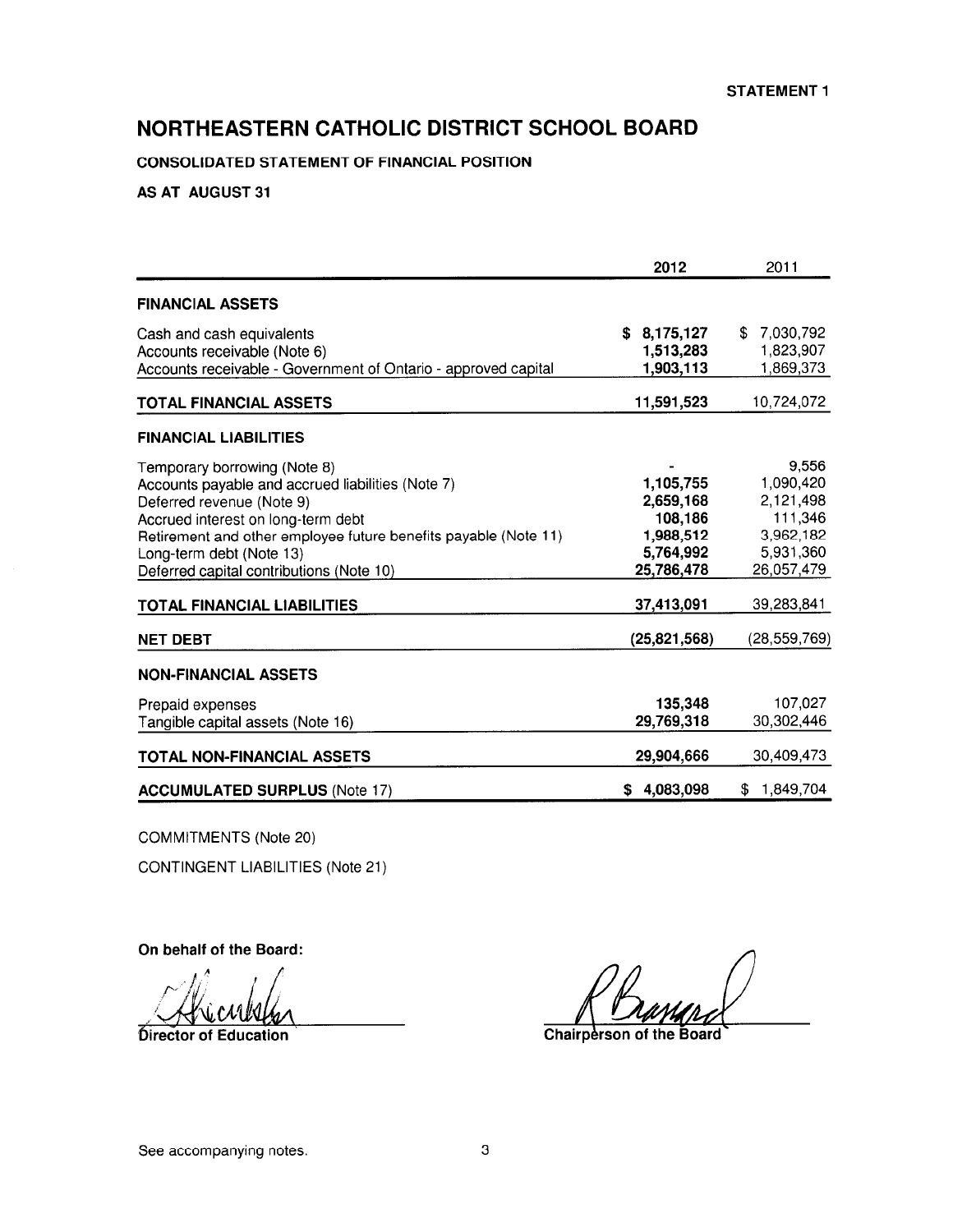## **CONSOLIDATED STATEMENT OF OPERATIONS**

|                                                | --------2012-------- |                              |                 |  |
|------------------------------------------------|----------------------|------------------------------|-----------------|--|
|                                                | <b>Actual</b>        | <b>Budget</b><br>(unaudited) | 2011<br>Actual  |  |
| <b>REVENUES</b>                                |                      |                              |                 |  |
| Provincial grants - grants for student needs   | \$30,346,746         | \$30,167,098                 | \$31,153,497    |  |
| Provincial grants-other                        | 1,550,638            | 778,981                      | 1,639,417       |  |
| Local taxation                                 | 4,189,765            | 4,581,322                    | 4,502,430       |  |
| Federal grants and fees                        | 418,200              | 188,499                      | 216,550         |  |
| Other revenues - school boards                 | 49,629               | $\overline{\phantom{a}}$     | 74,490          |  |
| Other fees, grants and revenues                | 266,118              | 183,186                      | 593,740         |  |
| Investment income                              | 81,512               | 15,000                       | 41,511          |  |
| School generated funds                         | 950,026              | 1,110,000                    | 953,516         |  |
| Amortization of deferred capital contributions | 1,206,752            | 1,218,839                    | 1,628,141       |  |
| TOTAL REVENUES                                 | 39,059,386           | 38,242,925                   | 40,803,292      |  |
| <b>EXPENSES</b>                                |                      |                              |                 |  |
| Instruction                                    | 26,217,665           | 27,546,461                   | 27,502,398      |  |
| Administration                                 | 1,628,666            | 1,959,749                    | 2,277,211       |  |
| Transportation                                 | 2,777,508            | 2,863,649                    | 2,810,098       |  |
| Pupil accommodation                            | 5,094,719            | 5,070,692                    | 5,508,562       |  |
| Other                                          | 144,702              | 6,000                        | 100,781         |  |
| School generated funds                         | 962,732              | 1,070,000                    | 982,364         |  |
| <b>TOTAL EXPENSES</b>                          | 36,825,992           | 38,516,551                   | 39,181,414      |  |
|                                                |                      |                              |                 |  |
| <b>ANNUAL SURPLUS (DEFICIT)</b>                | 2,233,394            | (273, 626)                   | 1,621,878       |  |
| <b>ACCUMULATED SURPLUS,</b>                    |                      |                              |                 |  |
| beginning of year                              | 1,849,704            | 1,849,704                    | 227,826         |  |
| <b>ACCUMULATED SURPLUS, end of year</b>        | 4,083,098<br>\$      | 1,576,078<br>\$              | 1,849,704<br>\$ |  |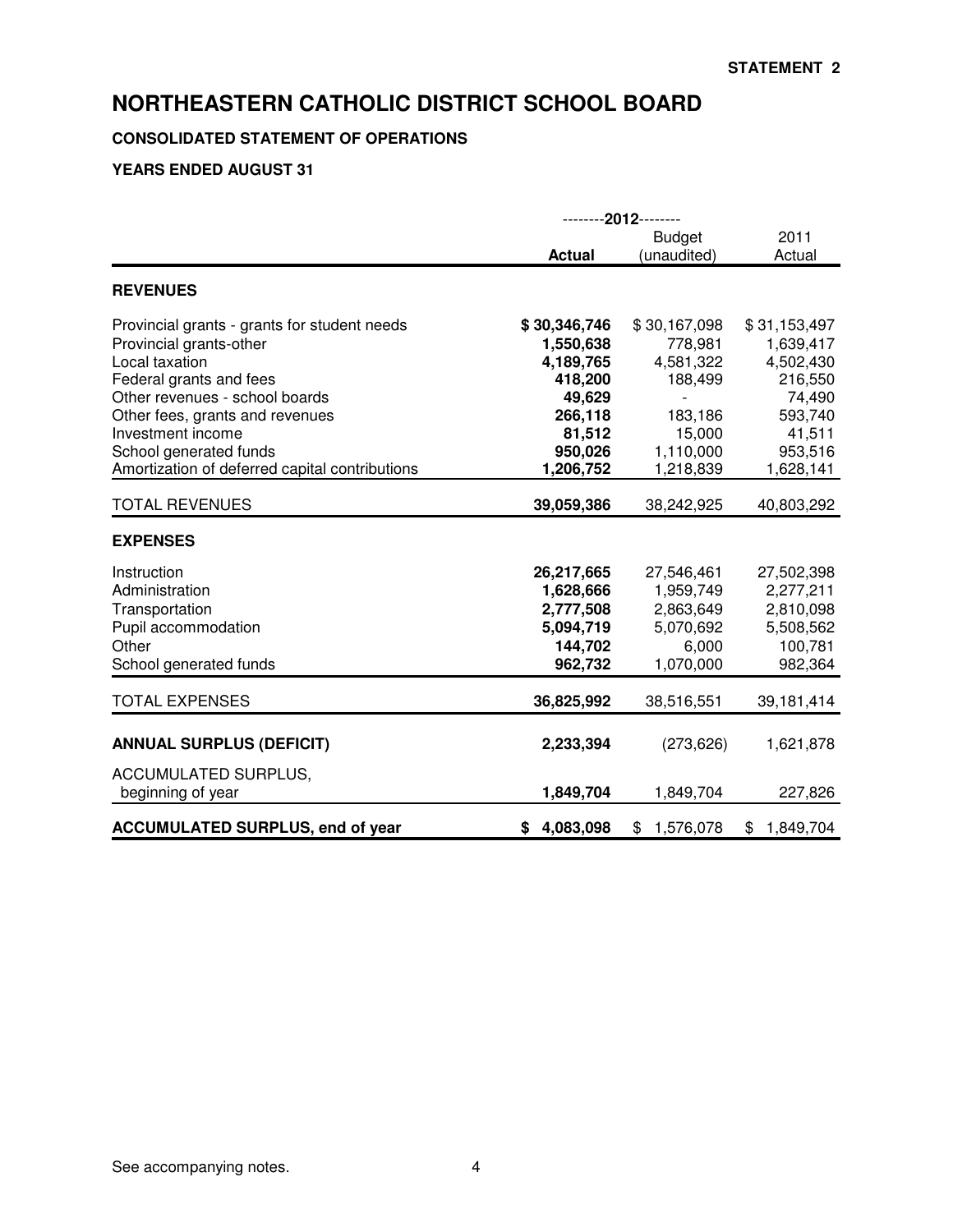## **CONSOLIDATED STATEMENT OF CHANGE IN NET DEBT**

|                                                                                                                             |                                 | $-2012$ --------             |                            |
|-----------------------------------------------------------------------------------------------------------------------------|---------------------------------|------------------------------|----------------------------|
|                                                                                                                             | <b>Actual</b>                   | <b>Budget</b><br>(unaudited) | 2011<br>Actual             |
| <b>ANNUAL SURPLUS (DEFICIT)</b>                                                                                             | \$<br>2,233,394                 | \$<br>$(273, 626)$ \$        | 1,621,878                  |
| <b>TANGIBLE CAPITAL ASSET ACTIVITY</b><br>Acquisition of tangible capital assets<br>Amortization of tangible capital assets | (869,196)<br>1,402,324          | (1,437,378)<br>1,417,622     | (1, 156, 680)<br>1,829,200 |
| TOTAL TANGIBLE CAPITAL ASSET ACTIVITY                                                                                       | 533,128                         | (19, 756)                    | 672,520                    |
| OTHER NON-FINANCIAL ASSET ACTIVITY<br>Acquisition of prepaid expenses<br>Use of prepaid expenses                            | (135, 348)<br>107,027           |                              | (107, 027)<br>78,755       |
| TOTAL OTHER NON-FINANCIAL ASSET ACTIVITY                                                                                    | (28, 321)                       |                              | (28, 272)                  |
| <b>DECREASE (INCREASE) IN NET DEBT</b>                                                                                      | 2,738,201                       | (293, 382)                   | 2,266,126                  |
| NET DEBT, beginning of year                                                                                                 | (28,559,769)                    | (28, 559, 769)               | (30,825,895)               |
| NET DEBT, end of year                                                                                                       | \$ (25,821,568) \$ (28,853,151) |                              | \$ (28, 559, 769)          |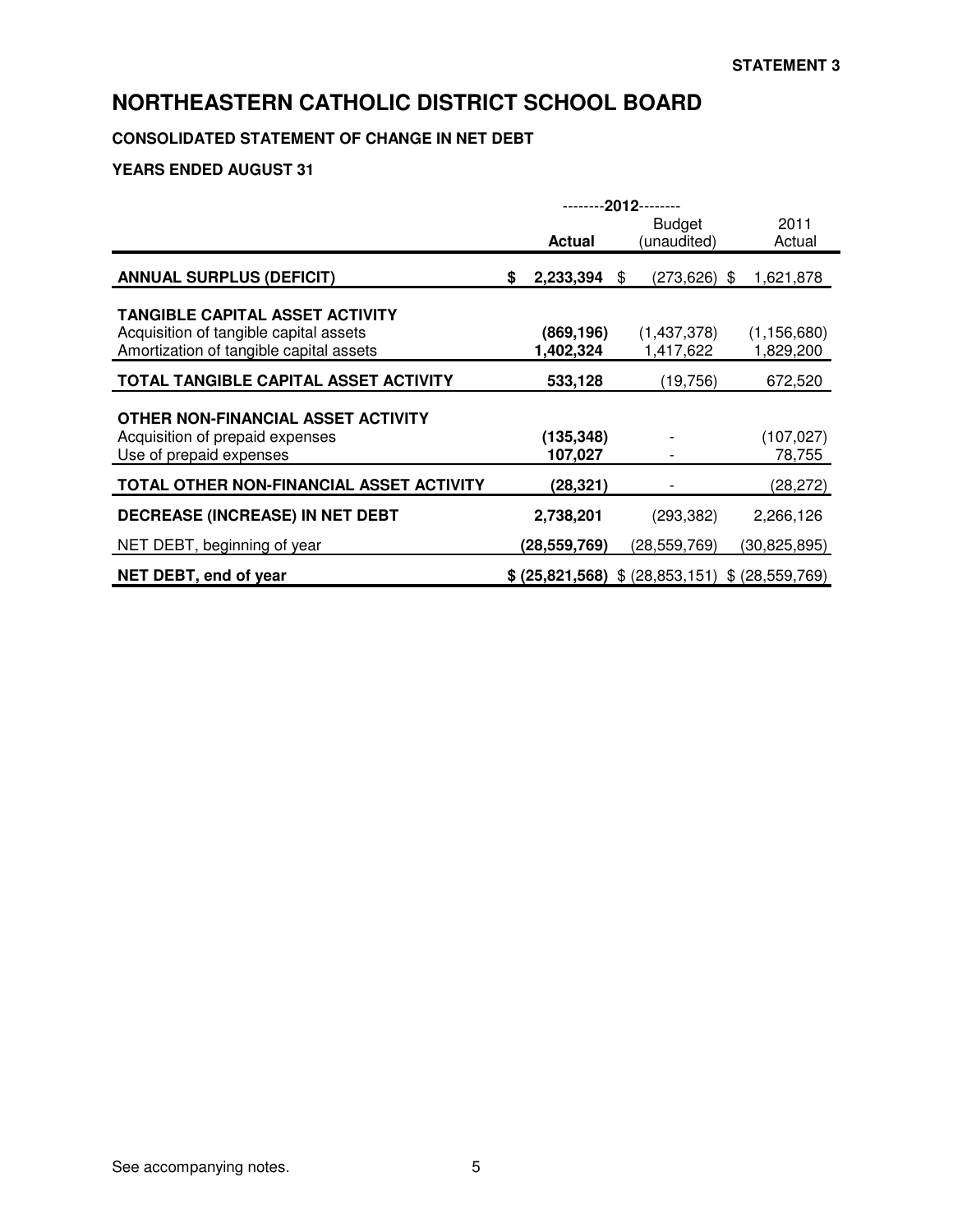## **CONSOLIDATED STATEMENT OF CASH FLOW**

|                                                                              | 2012          | 2011          |
|------------------------------------------------------------------------------|---------------|---------------|
| <b>OPERATING TRANSACTIONS</b>                                                |               |               |
| Annual surplus                                                               | \$2,233,394   | \$1,621,878   |
| Items not involving cash:                                                    |               |               |
| Amortization of tangible capital assets                                      | 1,402,324     | 1,829,200     |
| Amortization of deferred capital contributions                               | (1, 206, 752) | (1,628,141)   |
| Change in non-cash assets and liabilities:                                   |               |               |
| Decrease in accounts receivable                                              | 310,624       | 978,481       |
| Increase (decrease) in accounts payable and accrued liabilities              | 15,335        | (80, 635)     |
| Increase (decrease) in deferred revenue - operating                          | 277,939       | (1,495,629)   |
| Decrease in accrued interest on long-term debt                               | (3, 160)      | (2,931)       |
| Increase (decrease) in retirement and other employee future benefits payable | (1,973,670)   | (28, 915)     |
| Increase in prepaid expenses                                                 | (28, 321)     | (28, 272)     |
| CASH PROVIDED BY OPERATING TRANSACTIONS                                      | 1,027,713     | 1,165,036     |
|                                                                              |               |               |
| <b>CAPITAL TRANSACTIONS</b>                                                  |               |               |
| Cash used to acquire tangible capital assets                                 | (869, 196)    | (1, 156, 680) |
|                                                                              |               |               |
| CASH APPLIED TO CAPITAL TRANSACTIONS                                         | (869, 196)    | (1, 156, 680) |
| <b>FINANCING TRANSACTIONS</b>                                                |               |               |
| Temporary borrowings advanced                                                |               | 19,000        |
| Temporary borrowings repaid                                                  | (9, 556)      | (9, 444)      |
| Long-term debt repaid                                                        | (166, 368)    | (176,093)     |
| Additions to deferred capital contributions                                  | 935,751       | 1,151,377     |
| Decrease (increase) in accounts receivable                                   |               |               |
| - Government of Ontario - approved capital                                   | (33,740)      | 45,602        |
| Increase (decrease) in deferred revenue - capital                            | 259,731       | (425, 936)    |
|                                                                              |               |               |
| CASH PROVIDED BY FINANCING TRANSACTIONS                                      | 985,818       | 604,506       |
| <b>CHANGE IN CASH AND CASH EQUIVALENTS</b>                                   | 1,144,335     | 612,862       |
| CASH AND CASH EQUIVALENTS, beginning of year                                 | 7,030,792     |               |
|                                                                              |               | 6,417,930     |
| CASH AND CASH EQUIVALENTS, end of year                                       | \$8,175,127   | \$7,030,792   |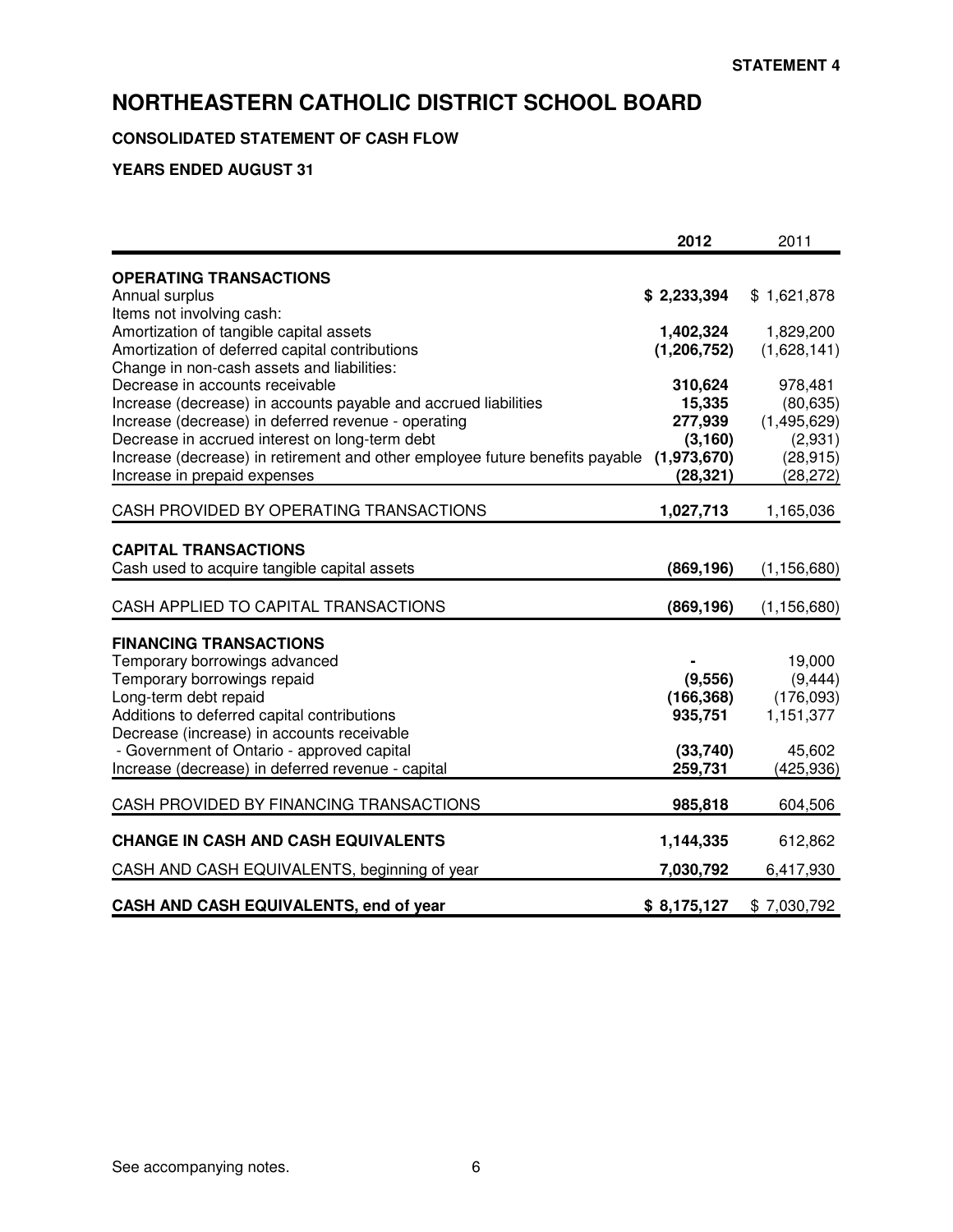## **NOTES TO CONSOLIDATED FINANCIAL STATEMENTS**

### **YEARS ENDED AUGUST 31, 2012 & 2011**

### **1. NATURE OF OPERATIONS**

The Northeastern Catholic District School Board is an English Catholic school board formed in January 1998 from the English Language sections of four separate school boards. The School Board, which covers an area from Cobalt to Moosonee, Ontario, has one secondary and thirteen elementary schools under its jurisdiction.

### **2. SIGNIFICANT ACCOUNTING POLICIES**

The consolidated financial statements are prepared by management in accordance with the basis of accounting described below.

#### (a) BASIS OF ACCOUNTING

The consolidated financial statements have been prepared in accordance with the Financial Administration Act supplemented by Ontario Ministry of Education memorandum 2004:B2 and Ontario Regulation 395/11 of the Financial Administration Act.

The Financial Administration Act requires that the consolidated financial statements be prepared in accordance with the accounting principles determined by the relevant Ministry of the Province of Ontario. A directive was provided by the Ontario Ministry of Education within memorandum 2004:B2 requiring school boards to adopt Canadian public sector accounting standards commencing with their year ended August 31, 2004 and that changes may be required to the application of these standards as a result of regulation.

In 2011, the government passed Ontario Regulation 395/11 of the Financial Administration Act. The Regulation requires that contributions received or receivable for the acquisition or development of depreciable tangible capital assets and contributions of depreciable tangible capital assets for use in providing services, be recorded as deferred capital contributions and be recognized as revenue in the statement of operations over the periods during which the asset is used to provide service at the same rate that amortization is recognized in respect of the related asset. The Regulation further requires that if the net book value of the depreciable tangible capital asset is reduced for any reason other than depreciation, a proportionate reduction of the deferred capital contribution along with a proportionate increase in the revenue be recognized. For Ontario school boards, these contributions include government transfers, externally restricted contributions and, historically, property tax revenue.

The accounting policy requirements under Regulation 395/11 are significantly different from the requirements of Canadian public sector accounting standards which require that

- government transfers, which do not contain a stipulation that creates a liability, be recognized as revenue by the recipient when approved by the transferor and the eligibility criteria have been met in accordance with public sector accounting standard PS3410;
- externally restricted contributions be recognized as revenue in the period in which the resources are used for the purpose or purposes specified in accordance with public sector accounting standard PS3100; and
- property taxation revenue be reported as revenue when received or receivable in accordance with public sector accounting standard PS3510.

As a result, revenue recognized in the Consolidated Statement of Operations and certain related deferred revenues and deferred capital contributions would be recorded differently under Canadian Public Sector Accounting Standards.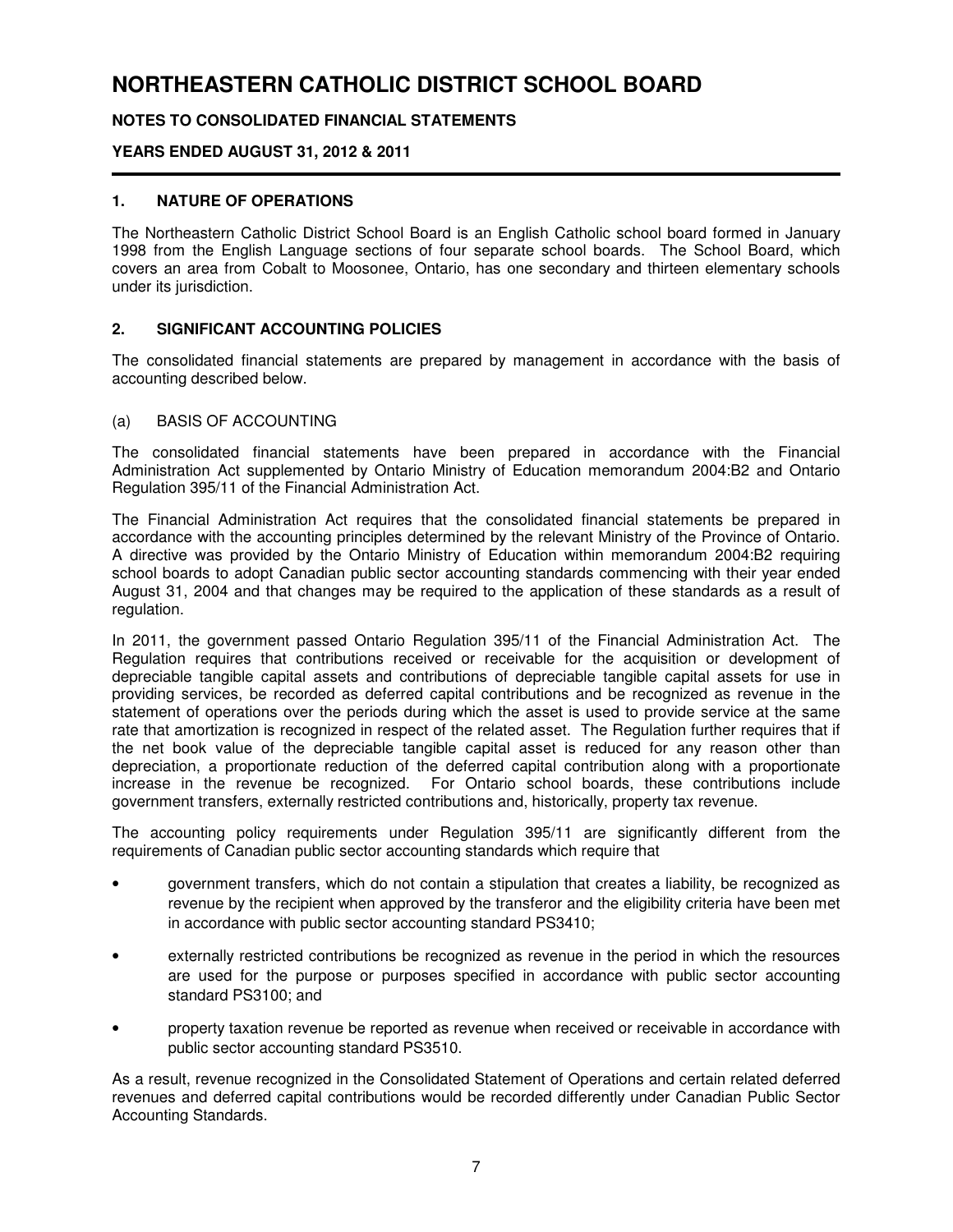## **NOTES TO CONSOLIDATED FINANCIAL STATEMENTS (CONT'D)**

### **YEARS ENDED AUGUST 31, 2012 & 2011**

## **2. SIGNIFICANT ACCOUNTING POLICIES (CONT'D)**

### (a) BASIS OF ACCOUNTING (CONT'D)

Regulation 395/11, "Accounting Policies and Practices Public Entities" was released in the fall of 2011 requiring that the school board comply with the related accounting policy requirements described above. Prior to the release of this Regulation the consolidated financial statements as at and for the year ended August 31, 2011 were originally prepared under a special purpose framework as directed by the Ministry of Education. As a result, these are the first financial statements of the School Board prepared in accordance with the Financial Administration Act supplemented by Ontario Ministry of Education memorandum 2004:B2 and Ontario Regulation 395/11 of the Financial Administration Act ("new financial reporting framework"). The School Board has applied this new financial reporting framework retrospectively to the comparative information in these consolidated financial statements. There are no changes to accumulated surplus on the Consolidated Statement of Financial Position as at August 31, 2011 or the annual surplus on the Consolidated Statement of Operations for the year ended August 31, 2011 as a result of the transition to this new financial reporting framework.

#### (b) REPORTING ENTITY

The consolidated financial statements reflect the assets, liabilities, revenues and expenses of the reporting entity. The reporting entity is comprised of all organizations accountable for the administration of their financial affairs and resources to the Board and which are controlled by the Board.

School generated funds, which include the assets, liabilities, revenues and expenses of various organizations that exist at the school level and which are controlled by the Board are reflected in the consolidated financial statements.

The Board is one of three school boards that entered into a partnership agreement to share certain costs related to transportation. As a result, the Board's consolidated financial statements reflect proportionate consolidation, whereby they include the assets that it controls, the liabilities that it has incurred, and its pro-rata share of revenues and expenses.

#### (c) TRUST FUNDS

Trust funds and their related operations administered by the Board are not included in the consolidated financial statements as they are not controlled by the Board.

#### (d) CASH AND CASH EQUIVALENTS

Cash and cash equivalents consist of cash on hand, demand deposits and short-term investments. Shortterm investments are highly liquid, subject to insignificant risk of changes in value and have a short maturity term of less than 90 days.

#### (e) DEFERRED REVENUE

Certain amounts are received pursuant to legislation, regulation or agreement and may only be used in the conduct of certain programs or in the delivery of specific services and transactions. These amounts are recognized as revenue in the fiscal year the related expenses are incurred or services performed.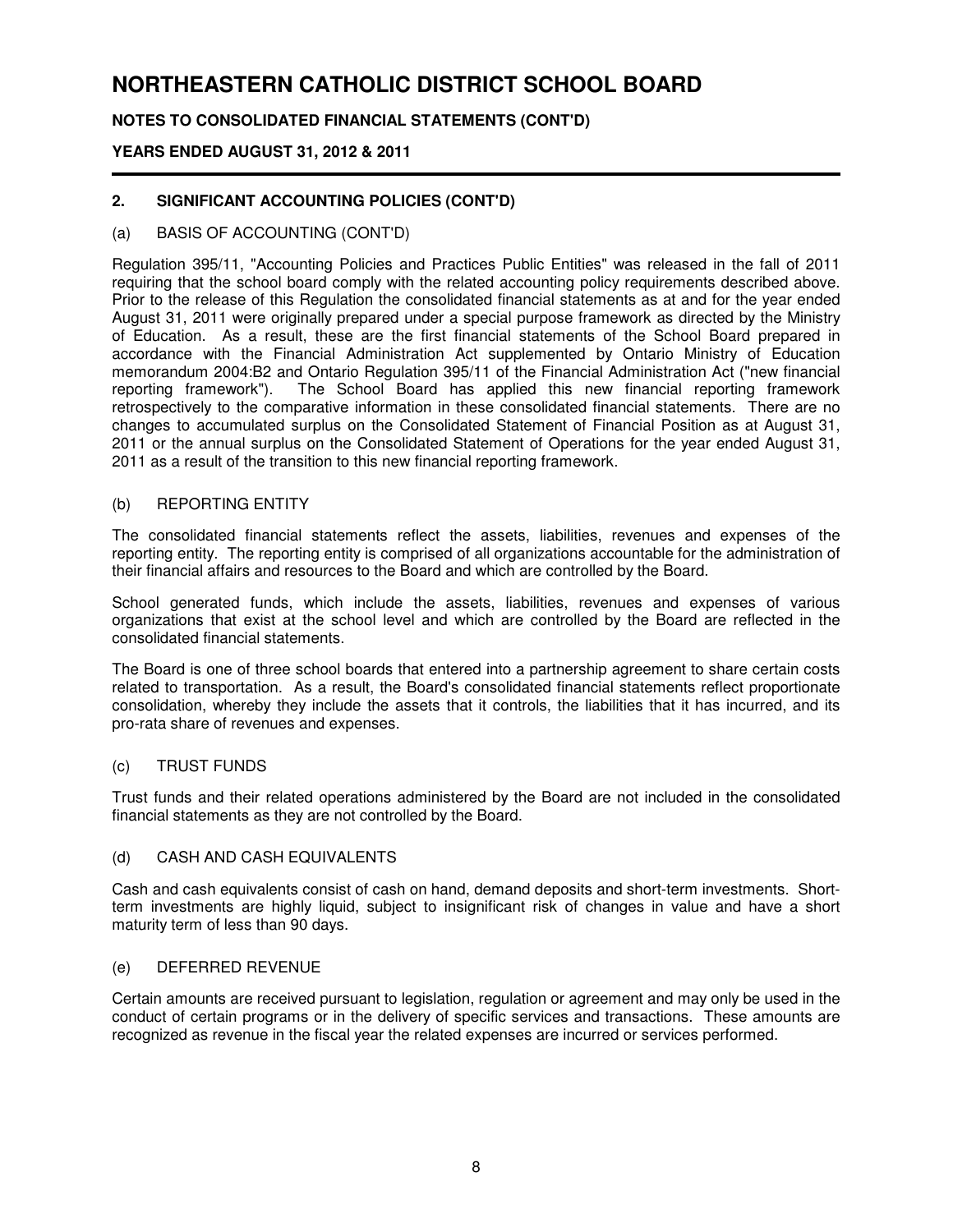## **NOTES TO CONSOLIDATED FINANCIAL STATEMENTS (CONT'D)**

### **YEARS ENDED AUGUST 31, 2012 & 2011**

## **2. SIGNIFICANT ACCOUNTING POLICIES (CONT'D)**

## (f) DEFERRED CAPITAL CONTRIBUTIONS

Contributions received or receivable for the purpose of acquiring or developing a depreciable tangible capital asset for use in providing services, or any contributions in the form of depreciable tangible assets received or receivable for use in providing services, shall be recognized as deferred capital contributions as defined in Ontario Regulation 395/11 of the Financial Administration Act. These amounts are recognized as revenue at the same rate as the related tangible capital asset is amortized. The following items fall under this category:

- Government transfers received or receivable for capital purpose
- Other restricted contributions received or receivable for capital purpose
- Property taxation revenues which were historically used to fund capital assets

#### (g) RETIREMENT AND OTHER EMPLOYEE FUTURE BENEFITS

The Board provides defined retirement and other future benefits to specified employee groups. These benefits include pension, life insurance and health care benefits, dental benefits, retirement gratuities, worker's compensation and long-term disability benefits. On September 11, 2012, the Government of Ontario passed Bill 115, Putting Students First Act which included changes to the Board's retirement gratuity plan, sick leave plan and retiree health, life and dental plans. The Board has adopted the following policies with respect to accounting for these employee benefits:

(i) The costs of self-insured retirement and other employee future benefit plans are actuarially determined using management's best estimate of salary escalation, accumulated sick days at retirement, insurance and health care cost trends, disability recovery rates, long-term inflation rates and discount rates. In prior years, the cost of retirement gratuities that vested or accumulated over the periods of service provided by the employee were actuarially determined using management's best estimate of salary escalation, accumulated sick days at retirement and discount rates. As a result of the plan change, the cost of retirement gratuities are actuarially determined using the employee's salary, banked sick days and years of service as at August 31, 2012 and management's best estimate of discount rates. The changes resulted in a plan curtailment and any unamortized actuarial gains and losses are recognized as at August 31, 2012. Any future actuarial gains and losses arising from changes to the discount rate will be amortized over the expected average remaining service life of the employee group.

For self-insured retirement and other employee future benefits that vest or accumulate over the periods of service provided by employees, such as life insurance and health care benefits for retirees, the cost is actuarially determined using the projected benefits method prorated on service. Under this method, the benefit costs are recognized over the expected average service life of the employee group. The changes to the retiree health, life and dental plans resulted in a plan curtailment and any unamortized actuarial gains and losses associated with the employees impacted by the change are recognized as at August 31, 2012.

For those self-insured benefit obligations that arise from specific events that occur from time to time, such as obligations for worker's compensation, long-term disability and life insurance and health care benefits for those on disability leave, the cost is recognized immediately in the period the events occur. Any actuarial gains and losses that are related to these benefits are recognized immediately in the period they arise;

(ii) The costs of multi-employer defined pension plan benefits, such as the Ontario Municipal Employees Retirement System ("OMERS") pensions, are the employer's contributions due to the plan in the period; and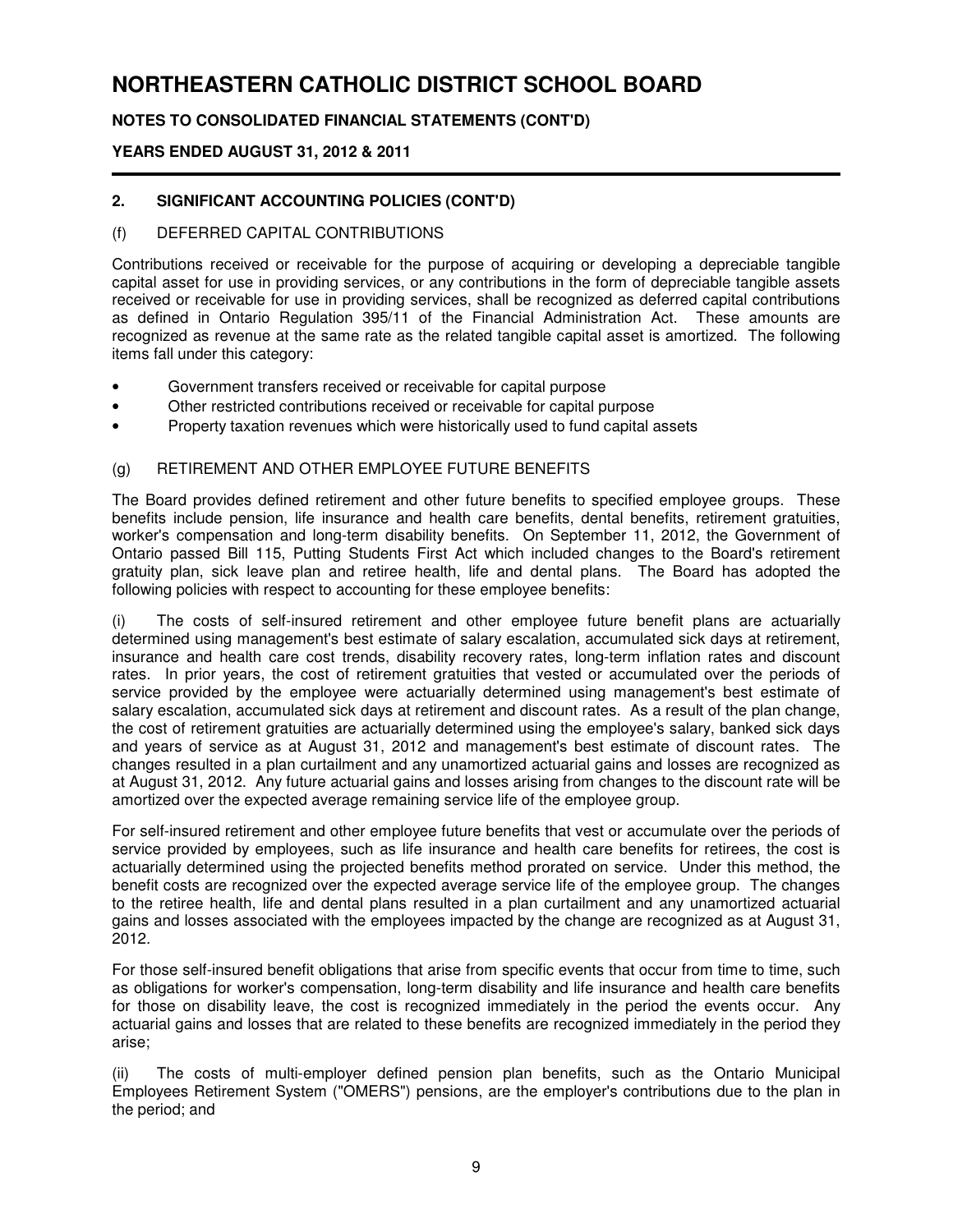## **NOTES TO CONSOLIDATED FINANCIAL STATEMENTS (CONT'D)**

#### **YEARS ENDED AUGUST 31, 2012 & 2011**

#### **2. SIGNIFICANT ACCOUNTING POLICIES (CONT'D)**

#### (g) RETIREMENT AND OTHER EMPLOYEE FUTURE BENEFITS (CONT'D)

(iii) The costs of insured benefits are the employer's portion of insurance premiums owed for coverage of employees during the period.

#### (h) TANGIBLE CAPITAL ASSETS

Tangible capital assets are recorded at historical cost less accumulated amortization. Historical cost includes amounts that are directly attributable to acquisition, construction, development or betterment of the asset, as well as interest related to financing during construction. When historical cost records were not available, other methods were used to estimate the costs and accumulated amortization.

Leases which transfer substantially all of the benefits and risks incidental to ownership of property are accounted for as leased tangible capital assets. All other leases are accounted for as operating leases and the related payments are charged to expenses as incurred.

Tangible capital assets, except land, are amortized on a straight line basis over their estimated useful lives as follows:

| <b>ASSET</b>                        | <b>ESTIMATED USEFUL LIFE IN YEARS</b> |
|-------------------------------------|---------------------------------------|
|                                     | 15                                    |
| Land improvements with finite lives |                                       |
| Buildings and building improvements | 40                                    |
| Portable structures                 | 20                                    |
| Other buildings                     | 20                                    |
| First-time equipping of schools     | 10                                    |
| Furniture                           | 10                                    |
| Equipment                           | $5 - 15$                              |
| Computer hardware                   | 5                                     |
| Computer software                   | 5                                     |
| <b>Vehicles</b>                     | $5 - 10$                              |
| Leasehold improvements              | Over the lease term                   |

Assets under construction and assets that relate to pre-acquisition and pre-construction costs are not amortized until the asset is available for productive use.

Land permanently removed from service and held for resale is recorded at the lower of cost and estimated net realizable value. Cost includes amounts for improvements to prepare the land for sale or servicing. Buildings permanently removed from service and held for resale cease to be amortized and are recorded at the lower of carrying value and estimated net realizable value. Tangible capital assets which meet the criteria for financial assets are reclassified as "assets held for sale" on the Consolidated Statement of Financial Position.

Works of art and cultural and historic assets are not recorded as assets in these consolidated financial statements.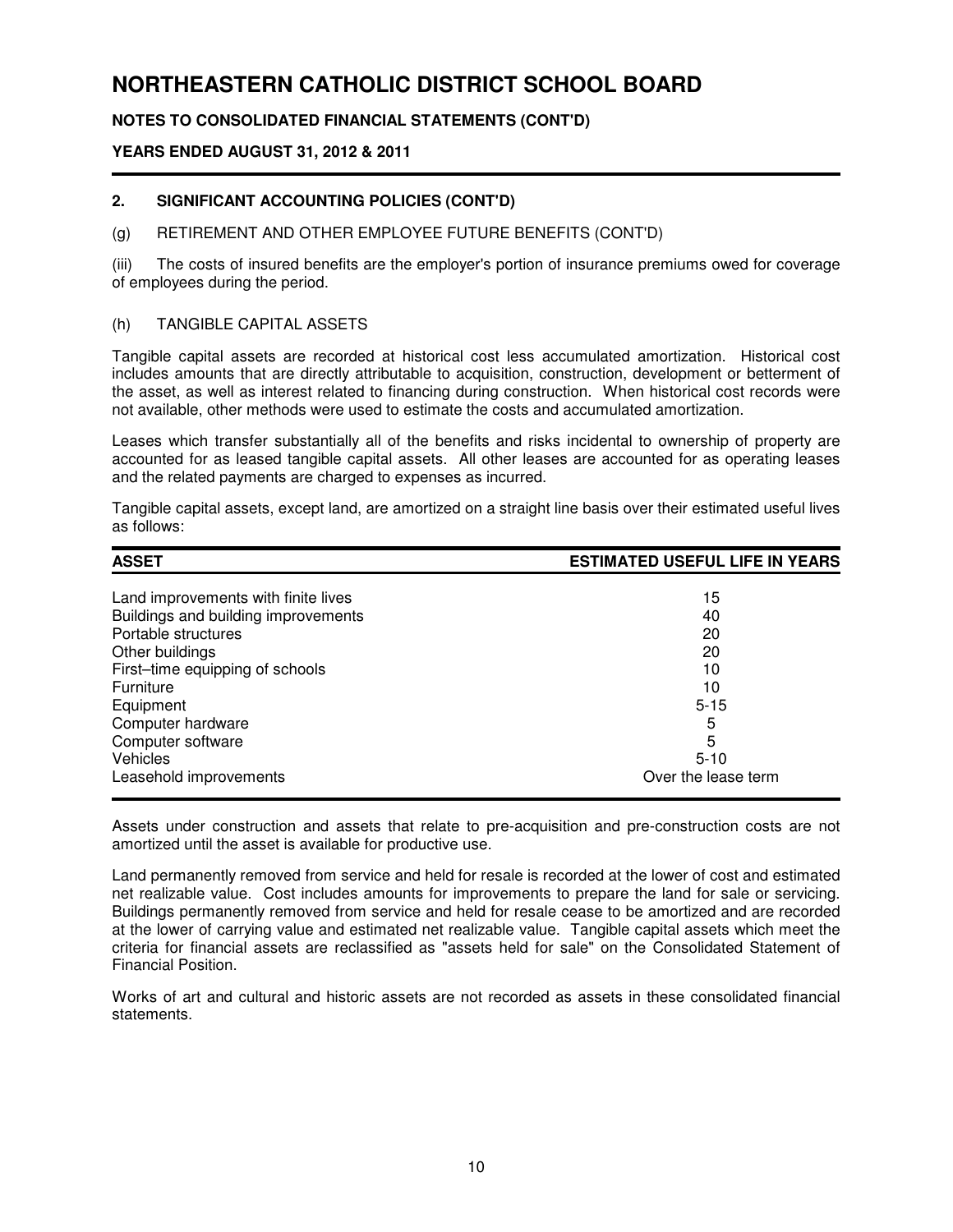## **NOTES TO CONSOLIDATED FINANCIAL STATEMENTS (CONT'D)**

### **YEARS ENDED AUGUST 31, 2012 & 2011**

## **2. SIGNIFICANT ACCOUNTING POLICIES (CONT'D)**

#### (i) GOVERNMENT TRANSFERS

Government transfers, which include legislative grants, are recognized in the consolidated financial statements in the period in which events giving rise to the transfer occur, providing the transfers are authorized, any eligibility criteria have been met and reasonable estimates of the amounts can be made.

Government transfers for capital that meet the definition of a liability are referred to as deferred capital contributions ("DCC"). Amounts are recognized into revenue as the liability is extinguished over the useful life of the asset.

#### (j) INVESTMENT INCOME

Investment income is reported as revenue in the period earned.

When required by the funding government or related Act, investment income earned on externally restricted funds such as proceeds of disposition, special education, transition, distance schools, and school renewal forms part of the respective deferred revenue balances.

#### (k) BUDGET FIGURES

Budget figures have been provided for comparison purposes and have been derived from the budget approved by the Trustees. The budget approved by the Trustees is developed in accordance with the provincially mandated funding model for school boards and is used to manage program spending within the guidelines of the funding model. The budget figures are unaudited.

#### (l) USE OF ESTIMATES

The preparation of consolidated financial statements in conformity with the basis of accounting described in Note 2(a) requires management to make estimates and assumptions that affect the reported amounts of assets and liabilities and disclosure of contingent assets and liabilities at the date of the consolidated financial statements, and the reported amounts of revenues and expenses during the year. Significant items subject to such estimates and assumptions include valuation of receivables, historical costs and useful lives of tangible capital assets, provisions for accrued liabilities and obligations related to employee future benefits.

Actual results could differ from these estimates. These estimates are reviewed periodically and, as adjustments become necessary, they are reported in the period in which they become known.

#### (m) LEGISLATIVE GRANTS

Legislative grants calculations are prepared annually by the School Board and are submitted to the Ministry of Education for final approval. Adjustments, if any, are recorded in the year in which they are made.

#### (n) LOCAL GOVERNMENT SUPPLEMENTARY TAXES AND TAX WRITE-OFFS

The education portion of local government supplementary taxes and tax write-offs has not been accrued for the calendar year 2012 as they are not susceptible to estimation by their nature.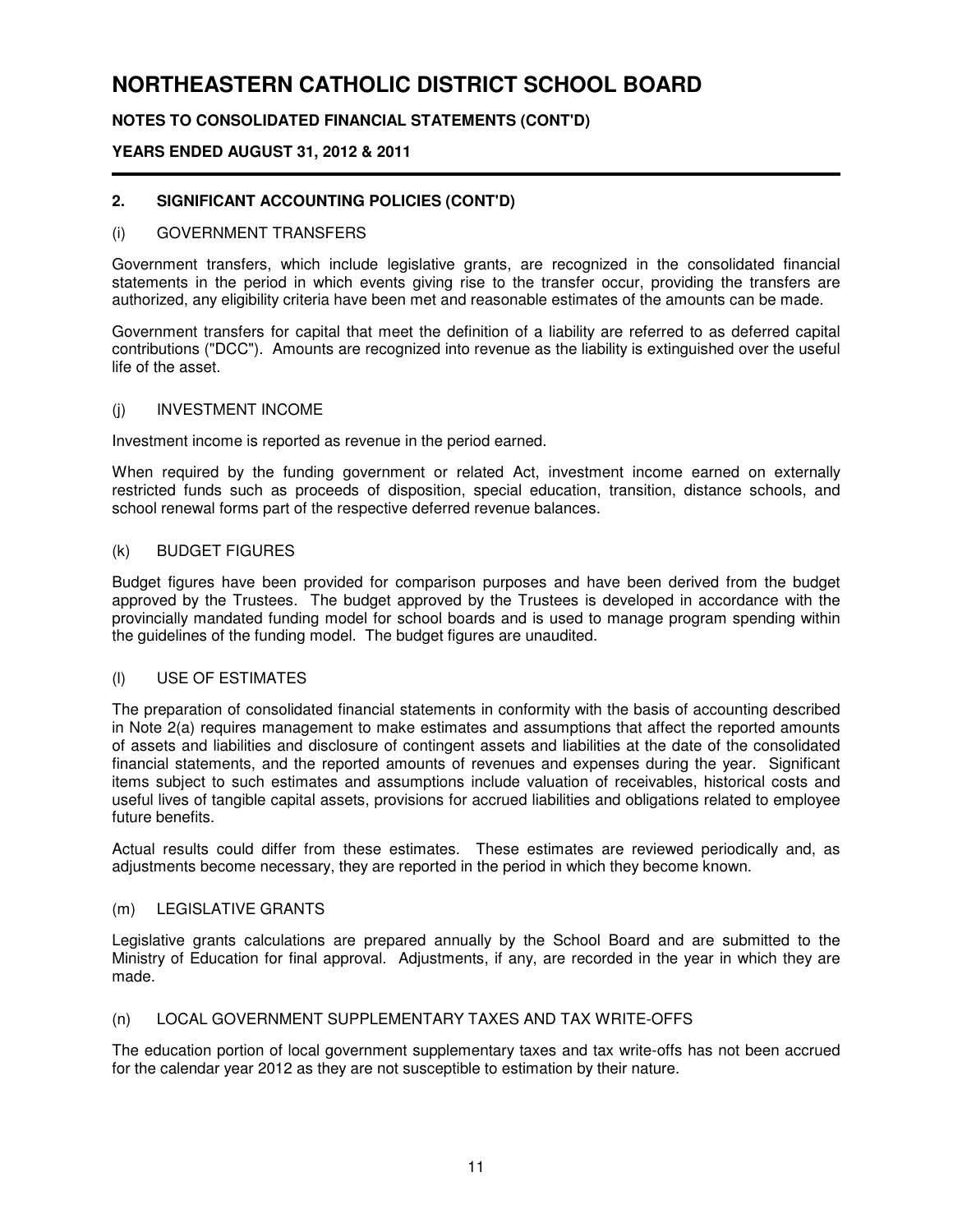## **NOTES TO CONSOLIDATED FINANCIAL STATEMENTS (CONT'D)**

### **YEARS ENDED AUGUST 31, 2012 & 2011**

### **3. TAXATION REVENUE**

In accordance with Ministry of Education requirements, taxation revenue is based on 38% of taxation revenue from local governments for the calendar year 2011, 62% of taxation revenue from local governments for the calendar year 2012 and 100% of the education portion of local government supplementary taxes and tax write-offs for the calendar year 2011. In most cases, the calculations are based on information provided to the Board by the various local governments. Not all local governments, however, have provided the School Board with the tax information required. In those instances, the taxation revenue has been estimated.

Due to the fact that actual taxation revenue may vary from the estimates, adjustments may be required in the future. Any adjustments will be reflected in the year in which the local governments advise as to the final taxation amounts. These adjustments will affect the Grants for Student Needs in future years as the Grants are calculated as the difference between total allocations as per the Grant calculation provided by the Ministry and the estimated taxation revenue. In the fiscal year 2011-2012, an amount of \$12,331 (2011 - \$37,807) has reduced the amount reported as taxation revenue which relates to the previous year. A corresponding amount has been included in accounts receivable as due from the Government of Ontario.

#### **4. SCHOOL LEAVE PROGRAM**

Under the school leave program, teachers have the opportunity to be paid 80% of their salaries over four years. The remaining 20% is accumulated in a bank account to cover 80% of their salaries in the fifth year when they take a year leave of absence. The cash and related liability in the amount of \$178,505 (2011 - \$175,520) have been included with cash and cash equivalents, accounts receivable and accounts payable and accrued liabilities on the Consolidated Statement of Financial Position.

### **5. ACCOUNTS RECEIVABLE - GOVERNMENT OF ONTARIO**

The Province of Ontario replaced variable capital funding with a one-time debt support grant in 2009-2010. The Northeastern Catholic District School Board received a one-time grant that recognizes capital debt as of August 31, 2010 that is supported by the existing capital programs. The Board receives this grant in cash over the remaining term of the existing capital debt instruments. The Board may also receive yearly capital grants to support capital programs which would be reflected in this accounts receivable.

The Board has an accounts receivable from the Province of Ontario of \$1,903,113 as at August 31, 2012 (2011 - \$1,869,373) with respect to capital grants.

## **6. ACCOUNTS RECEIVABLE**

|                                                                                                    | 2012                                                    | 2011                                                     |
|----------------------------------------------------------------------------------------------------|---------------------------------------------------------|----------------------------------------------------------|
| Local governments<br>Government of Ontario<br>Government of Canada<br>Other school boards<br>Other | 542.514<br>S<br>444,746<br>376,309<br>116,670<br>33,044 | 722,262<br>\$<br>504,896<br>312,985<br>244,344<br>39,420 |
|                                                                                                    | \$1,513,283                                             | \$1,823,907                                              |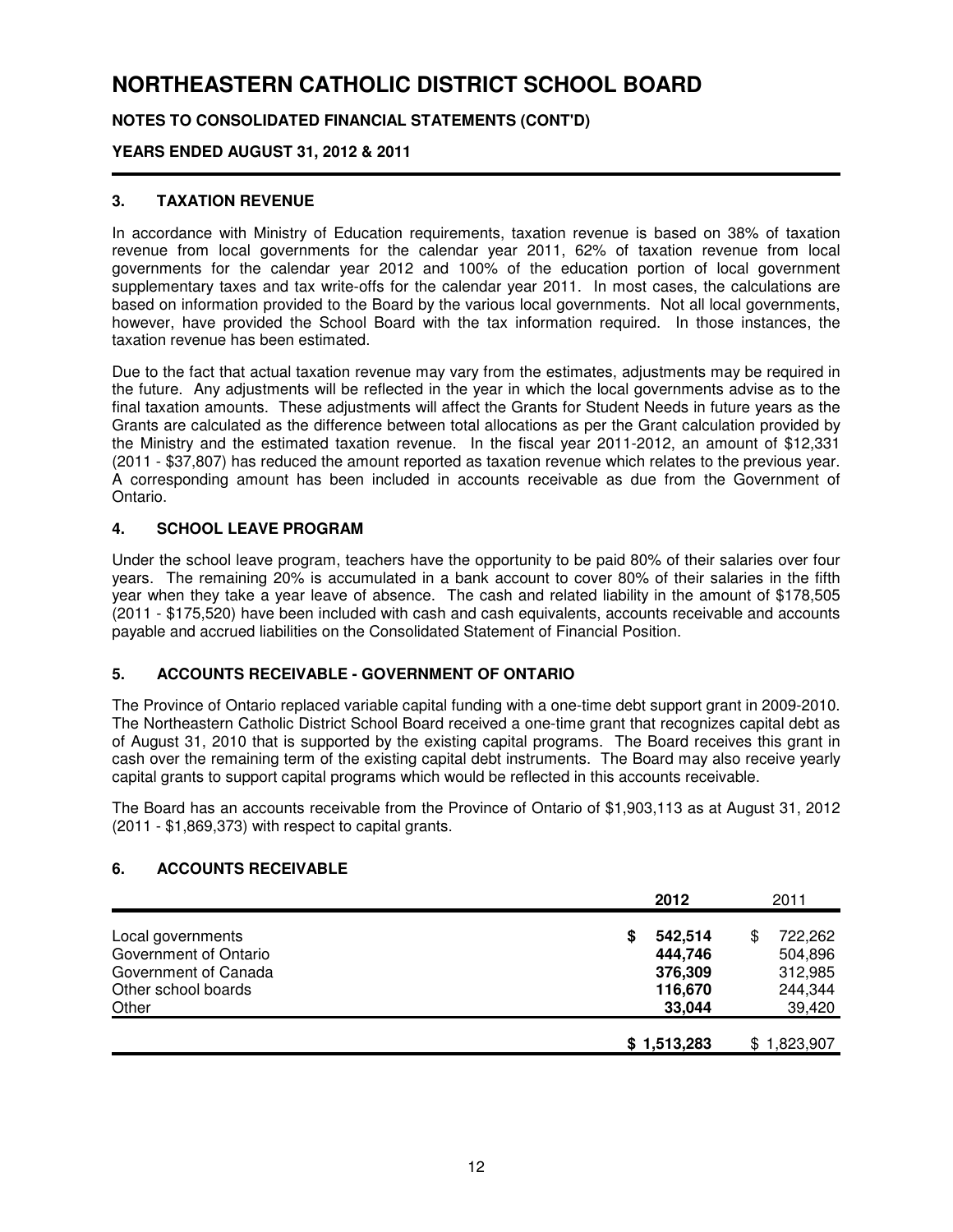## **NOTES TO CONSOLIDATED FINANCIAL STATEMENTS (CONT'D)**

#### **YEARS ENDED AUGUST 31, 2012 & 2011**

### **7. ACCOUNTS PAYABLE AND ACCRUED LIABILITIES**

|                                                                                                  | 2012                                    | 2011                                                 |
|--------------------------------------------------------------------------------------------------|-----------------------------------------|------------------------------------------------------|
| Trade payables and accrued liabilities<br>Government of Ontario<br>Deferred salary<br>Endowments | 420,535<br>61,564<br>178,505<br>211,697 | 821,524<br>\$<br>93,376<br>175,520<br>$\blacksquare$ |
| Other school boards                                                                              | 233,454                                 | $\overline{\phantom{a}}$                             |
|                                                                                                  | \$1,105,755                             | \$1,090,420                                          |

#### **8. TEMPORARY BORROWING**

The School Board has available to it a \$3,000,000 revolving demand credit facility to finance general operating requirements which bears interest at the Royal Bank Prime rate less 0.75% per annum. The School Board also has available to it a \$1,000,000 lease line of credit to finance the acquisition of equipment only. The Board did not utilize these credit facilities during the year.

#### **9. DEFERRED REVENUE**

Revenues received which have been set aside for specific purposes by legislation, regulation or agreement are included in deferred revenue and reported on the Consolidated Statement of Financial Position.

Deferred revenue set aside for specific purposes by legislation, regulation or agreement as at August 31, 2012 is comprised of:

|                                     | <b>BALANCE,</b><br>August 31,<br>2011 | <b>Externally</b><br><b>Restricted</b><br>Revenue<br>and<br><b>Investment</b><br><b>Income</b> | Revenue<br>Recognized<br>or<br><b>Unspent</b><br><b>Funds</b><br><b>Returned</b> |    | <b>Transfers</b><br>to<br><b>Deferred</b><br>Capital<br><b>Contributions</b> |   | <b>BALANCE,</b><br>August 31,<br>2012 |
|-------------------------------------|---------------------------------------|------------------------------------------------------------------------------------------------|----------------------------------------------------------------------------------|----|------------------------------------------------------------------------------|---|---------------------------------------|
|                                     |                                       |                                                                                                |                                                                                  |    |                                                                              |   |                                       |
| Proceeds of disposition             | \$1,192,869                           | \$<br>14,443                                                                                   | \$<br>(34,000)                                                                   | \$ | (306,000)                                                                    | S | 867,312                               |
| Special education                   | 65.627                                | 55,424                                                                                         | (37,665)                                                                         |    |                                                                              |   | 83,386                                |
| Transition                          | 151,989                               | 1,916                                                                                          |                                                                                  |    |                                                                              |   | 153,905                               |
| Distance schools                    | 98,432                                | 1,241                                                                                          |                                                                                  |    |                                                                              |   | 99,673                                |
| Energy efficiency - capital         | 127,127                               |                                                                                                |                                                                                  |    | (127,127)                                                                    |   |                                       |
| School renewal                      | 32,036                                | 168,642                                                                                        |                                                                                  |    | (118, 452)                                                                   |   | 82,226                                |
| <b>School Condition Improvement</b> |                                       | 653,147                                                                                        |                                                                                  |    |                                                                              |   | 653,147                               |
| Other                               | 453,418                               | 707,144                                                                                        | (441, 043)                                                                       |    |                                                                              |   | 719,519                               |
|                                     | \$2,121,498                           | \$1,601,957                                                                                    | \$<br>(512,708)                                                                  | S  | (551, 579)                                                                   |   | \$2,659,168                           |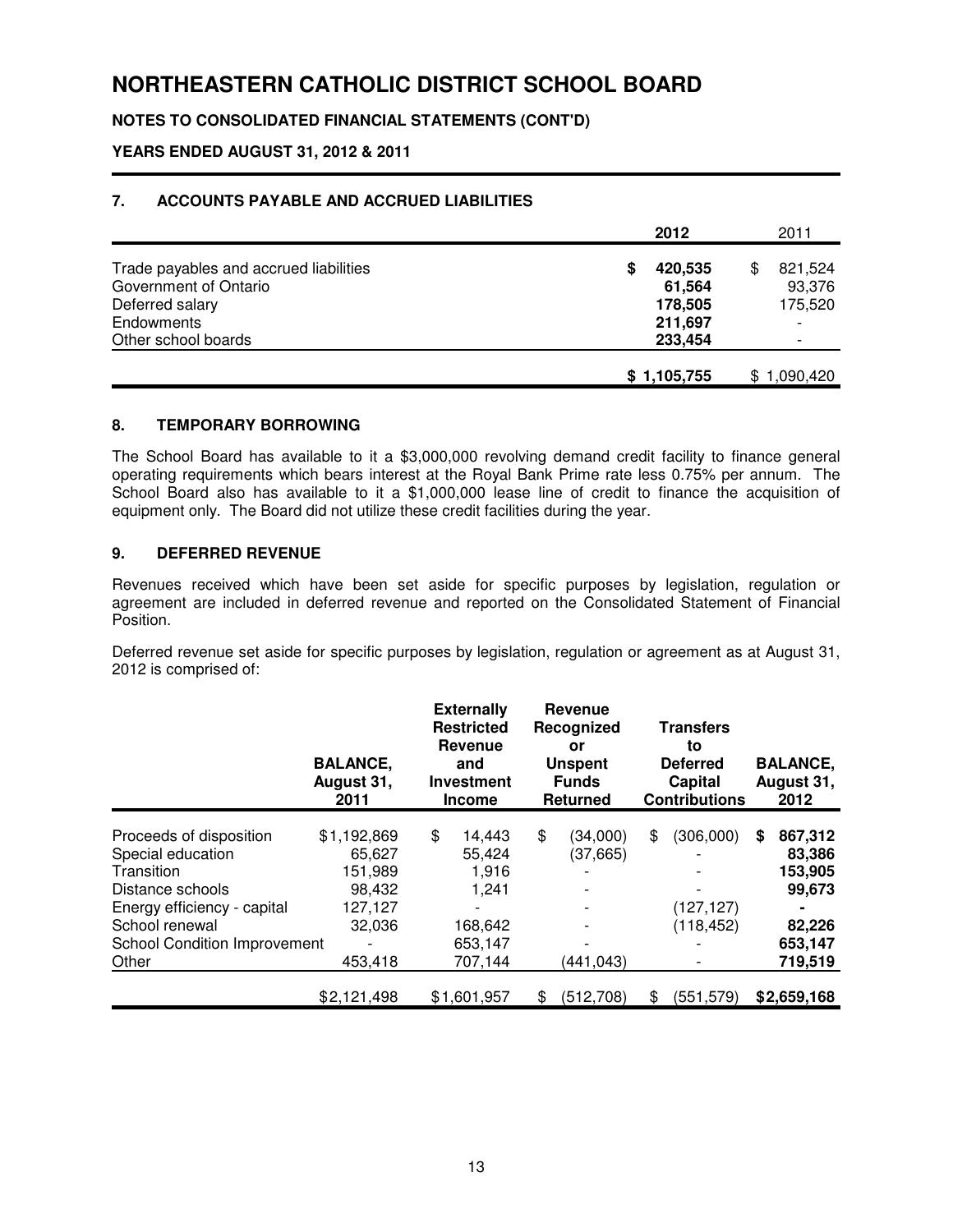## **NOTES TO CONSOLIDATED FINANCIAL STATEMENTS (CONT'D)**

#### **YEARS ENDED AUGUST 31, 2012 & 2011**

#### **10. DEFERRED CAPITAL CONTRIBUTIONS**

Deferred capital contributions include grants and contributions received that are used for the acquisition of tangible capital assets in accordance with Regulation 395/11 that have been expended by year-end. The contributions are amortized into revenue over the life of the asset acquired.

|                                                                                                             | 2012                                   | 2011                                     |
|-------------------------------------------------------------------------------------------------------------|----------------------------------------|------------------------------------------|
| BALANCE, August 31, 2011<br>Additions to deferred capital contributions<br>Revenue recognized in the period | \$26,057,479<br>935.751<br>(1,206,752) | \$26,534,243<br>1.151.377<br>(1,628,141) |
| BALANCE, August 31, 2012                                                                                    | \$25,786,478                           | \$26,057,479                             |

#### **11. RETIREMENT AND OTHER EMPLOYEE FUTURE BENEFITS**

#### (a) RETIREMENT AND OTHER EMPLOYEE FUTURE BENEFITS LIABILITIES

|                                                                | <b>Retirement</b><br><b>Benefits</b> | <b>Other Employee</b><br><b>Future Benefits</b> | <b>Total Employee Future Benefits</b><br>2012 | 2011          |
|----------------------------------------------------------------|--------------------------------------|-------------------------------------------------|-----------------------------------------------|---------------|
| Accrued employee future<br>benefit obligations<br>at August 31 | \$1,599,923                          | 388,589<br>\$                                   | \$1,988,512                                   | \$5,125,289   |
| Unamortized actuarial<br>losses at August 31                   |                                      |                                                 |                                               | (1, 163, 107) |
| Employee future<br>benefits liability at August 31             | \$1,599,923                          | \$<br>388,589                                   | \$1,988,512                                   | \$3,962,182   |

#### (b) RETIREMENT AND OTHER EMPLOYEE FUTURE BENEFITS EXPENSES

|                                                   | <b>Retirement</b><br><b>Benefits</b> | <b>Other Employee</b><br><b>Future Benefits</b> | <b>Total Employee Future Benefits</b><br>2012<br>2011 |               |  |  |  |  |
|---------------------------------------------------|--------------------------------------|-------------------------------------------------|-------------------------------------------------------|---------------|--|--|--|--|
| Current year benefit cost                         | 294,738<br>\$                        | \$<br>(25, 898)                                 | 268,840<br>\$                                         | 384,945<br>\$ |  |  |  |  |
| Interest on accrued<br>benefit obligation         | 178,866                              |                                                 | 178,866                                               | 178,715       |  |  |  |  |
| Recognized actuarial<br>loss                      |                                      |                                                 |                                                       | 69,612        |  |  |  |  |
| Curtailment gain (loss)                           | (2,023,009)                          |                                                 | (2,023,009)                                           |               |  |  |  |  |
| Employee future<br>benefits expenses <sup>1</sup> | \$(1,549,405)                        | \$<br>(25, 898)                                 | \$(1,575,303)                                         | \$<br>633,272 |  |  |  |  |

<sup>1</sup> Excluding pension contributions to the Ontario Municipal Employees Retirement System ("OMERS"), a multi-employer pension plan, described below.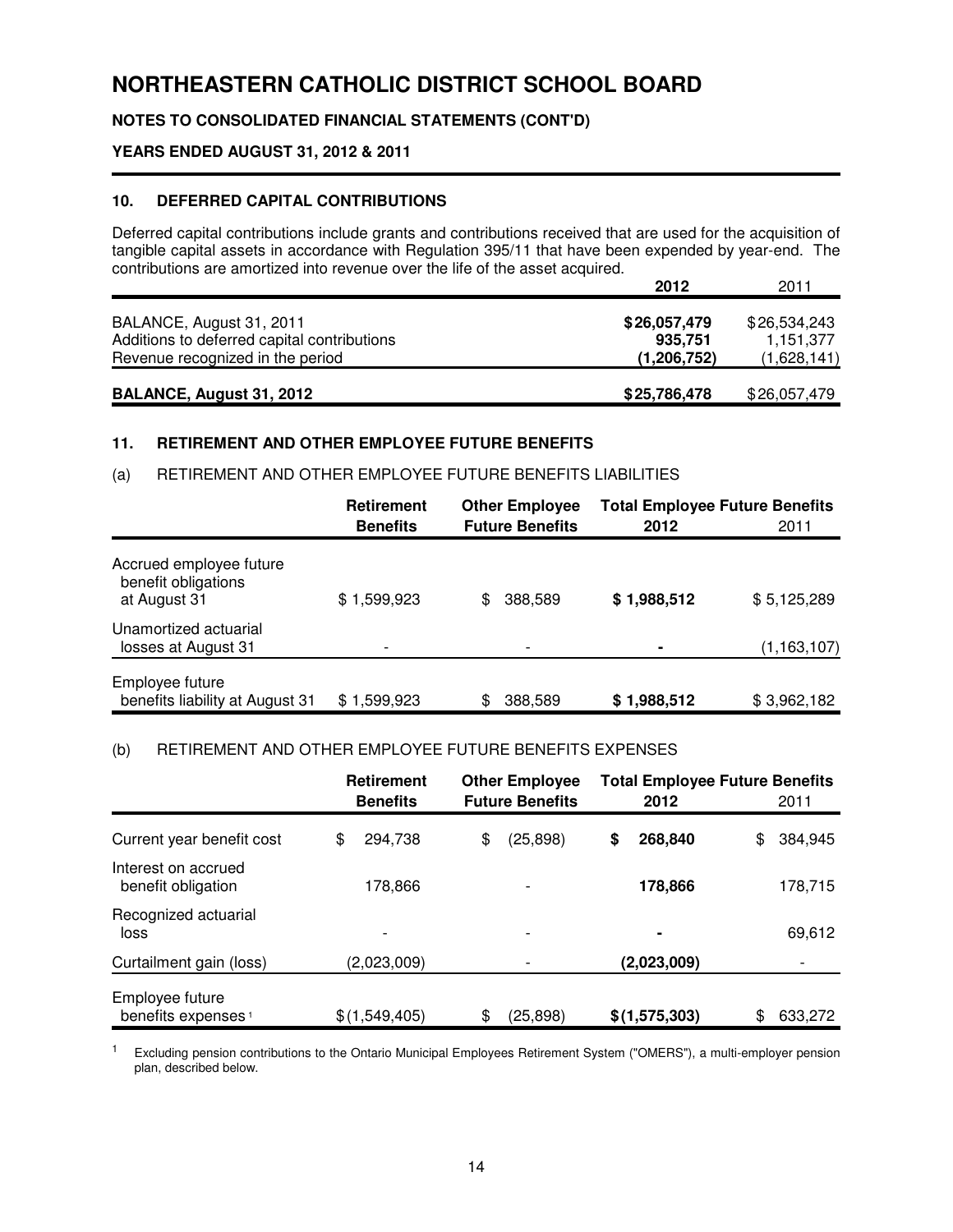## **NOTES TO CONSOLIDATED FINANCIAL STATEMENTS (CONT'D)**

#### **YEARS ENDED AUGUST 31, 2012 & 2011**

### **11. RETIREMENT AND OTHER EMPLOYEE FUTURE BENEFITS (CONT'D)**

#### (c) PLAN CHANGES

On September 11, 2012, the Government of Ontario passed Bill 115, Putting Students First Act. As a result, employees eligible for retirement gratuities will receive payout upon retirement based on their accumulated vested sick days under the plan, years of service and salary as of August 31, 2012. All accumulated non-vested sick days are eliminated as of September 1, 2012, and are replaced with a new sick leave and short-term disability plan with no provisions for accumulation of unused days.

Retirement life insurance and health care benefits have been grandfathered to existing retirees and employees who will retire in 2012-2013. Effective September 1, 2013, any new retiree accessing Retirement Life Insurance and Health Care Benefits will pay the full premiums for such benefits and will be included in a separate experience pool that is self-funded.

#### (d) ACTUARIAL ASSUMPTIONS

The accrued benefit obligations for employee future benefit plans as at August 31, 2012 are based on the most recent actuarial valuations completed for accounting purposes as at August 31, 2012. These valuations take into account the plan changes outlined above and the economic assumptions used in these valuations are the Board's best estimates of expected rates of:

|                                                  | 2012                   | 2011                     |
|--------------------------------------------------|------------------------|--------------------------|
|                                                  |                        |                          |
|                                                  | %                      | %                        |
| Inflation                                        | 2.0                    | 2.0                      |
| Health care cost escalation                      | 9.0% - decrease        | $10.0\%$ - decrease      |
|                                                  | 0.25% per year to 4.0% | 0.5% per year to $4.0\%$ |
| Dental care cost escalation                      | 5.0% - decrease        | $6.0\%$ - decrease       |
|                                                  | 0.25% per year to 3.0% | 0.5% per year to $3.0\%$ |
| Insurance and health care cost escalation - WSIB | 6.5                    | 6.5                      |
| Discount on accrued benefit obligations          | 3.0                    | 4.0                      |
| Discount on accrued benefit obligations - WSIB   | 2.75                   | 3.0                      |

#### (e) RETIREMENT BENEFITS

#### (i) Ontario Teacher's Pension Plan

Teachers and related employee groups are eligible to be members of the Ontario Teacher's Pension Plan. Employer contributions for these employees are provided directly by the Province of Ontario. The pension costs and obligations related to this plan are a direct responsibility of the Province. Accordingly, no costs or liabilities related to this plan are included in the Board's consolidated financial statements.

#### (ii) Ontario Municipal Employees Retirement System

All non-teaching employees of the Board are eligible to be members of the Ontario Municipal Employees Retirement System ("OMERS"), a multi-employer pension plan. The plan provides defined pension benefits to employees based on their length of service and rates of pay. The Board contributions equal the employee contributions to the plan. During the year ended August 31, 2012, the Board contributed \$402,373 (2011 - \$352,044) to the plan. As this is a multi-employer pension plan, these contributions are the Board's pension benefit expenses. No pension liability for this type of plan is included in the Board's consolidated financial statements.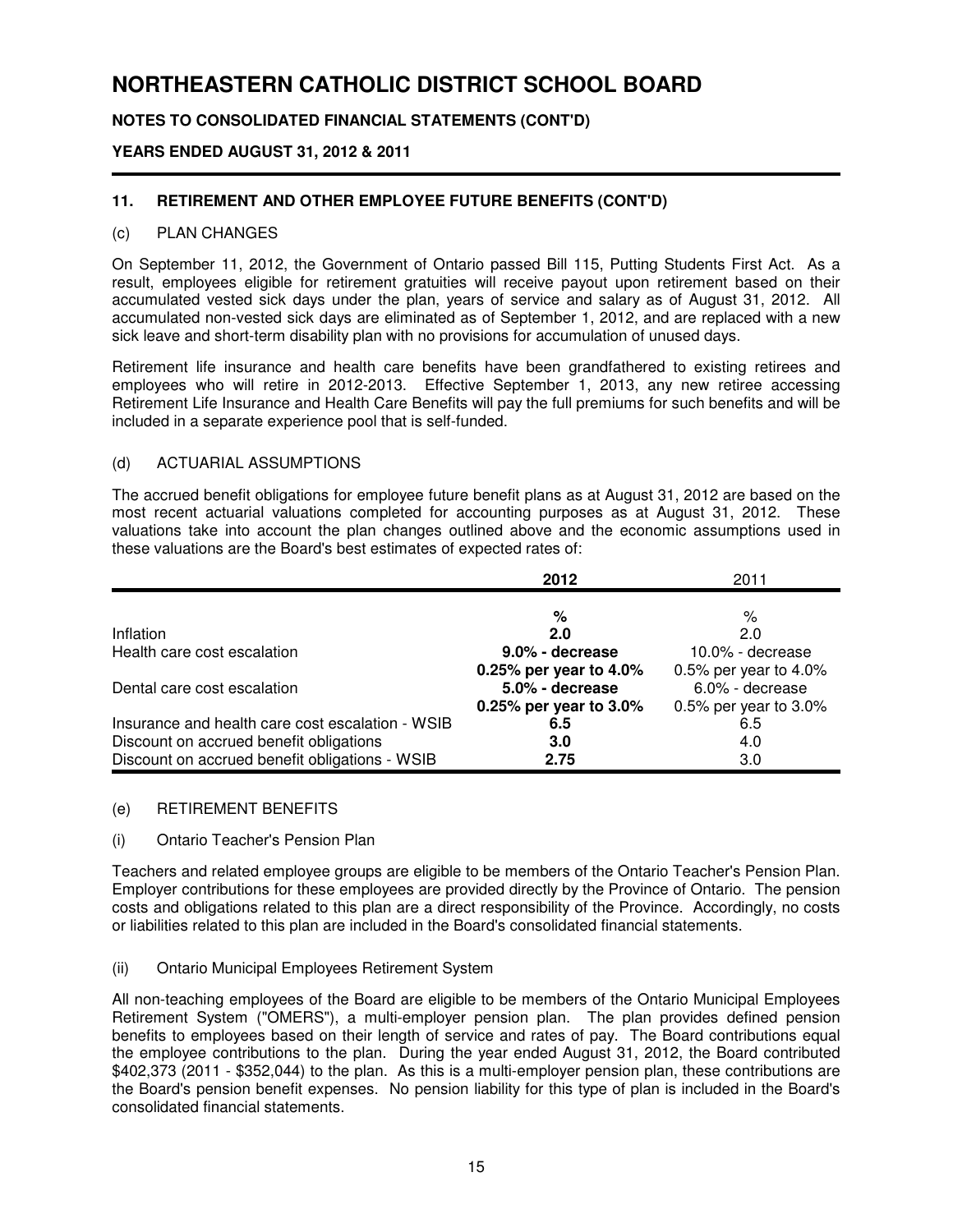## **NOTES TO CONSOLIDATED FINANCIAL STATEMENTS (CONT'D)**

### **YEARS ENDED AUGUST 31, 2012 & 2011**

## **11. RETIREMENT AND OTHER EMPLOYEE FUTURE BENEFITS (CONT'D)**

- (e) RETIREMENT BENEFITS (CONT'D)
- (iii) Retirement Gratuities

The Board provides retirement gratuities to certain groups of employees hired prior to specified dates and also on some individual negotiated employee contracts. The Board provides these benefits through an unfunded defined benefit plan. The benefit costs and liabilities related to this plan are included in the Board's consolidated financial statements. In the prior year, the amount of gratuities payable to eligible employees at retirement was based on their salary, accumulated sick days, and years of service at retirement. As a result of the plan change, the amount of the gratuities payable to eligible employees at retirement is now based on their salary, accumulated sick days, and years of service at August 31, 2012. The changes to the Board's retirement gratuity plan resulted in a one-time decrease to the Board's obligation of \$90,595 and a corresponding curtailment gain was reported in the Consolidated Statement of Operations and in the accumulated surplus as at August 31, 2012.

(iv) Retirement Life Insurance and Health Care Benefits

The Board continues to provide life insurance, dental and health care benefits to certain employee groups after retirement until the members reach 65 years of age. The premiums are based on the Board experience and retirees' premiums are subsidized by the Board. The benefit costs and liabilities related to the plan are provided through an unfunded defined benefit plan and are included in the Board's consolidated financial statements. Effective September 1, 2013, employees retiring on or after this date, will no longer qualify for Board subsidized premiums or contributions. The changes to the Board's retirement health, life and dental plans resulted in a one-time reduction to the Board's obligation of \$489,126 and a corresponding curtailment gain was reported in the Consolidated Statement of Operations and in the accumulated surplus as at August 31, 2012.

- (f) OTHER EMPLOYEE FUTURE BENEFITS
- (i) Workplace Safety and Insurance Board Obligations

The Board is a Schedule 2 employer under the Workplace Safety and Insurance Act ("the Act") and, as such, assumes responsibility for the payment of all claims to its injured workers under the Act. The Board does not fund these obligations in advance of payments made under the Act. The benefit costs and liabilities related to this plan are included in the Board's consolidated financial statements. The Putting Students First Act, 2012 requires school boards to provide salary top-up for employees receiving payments from the Workplace Safety and Insurance Board, where previously negotiated collective agreements included such provision. This resulted in a one-time increase to the Board's obligation of \$19,260 as at August 31, 2012.

(ii) Long-Term Disability Life Insurance and Health Care Benefits

The Board provides life insurance, dental and health care benefits to employees on long-term disability leave. The employee is responsible for the payment of life insurance premiums and the costs of health care benefits under this plan. The benefit provider provides a waiver of life insurance premiums for eligible employees. The Board provides these benefits through an unfunded defined benefit plan. The costs of salary compensation paid to employees on long-term disability leave are fully insured and not included in this plan.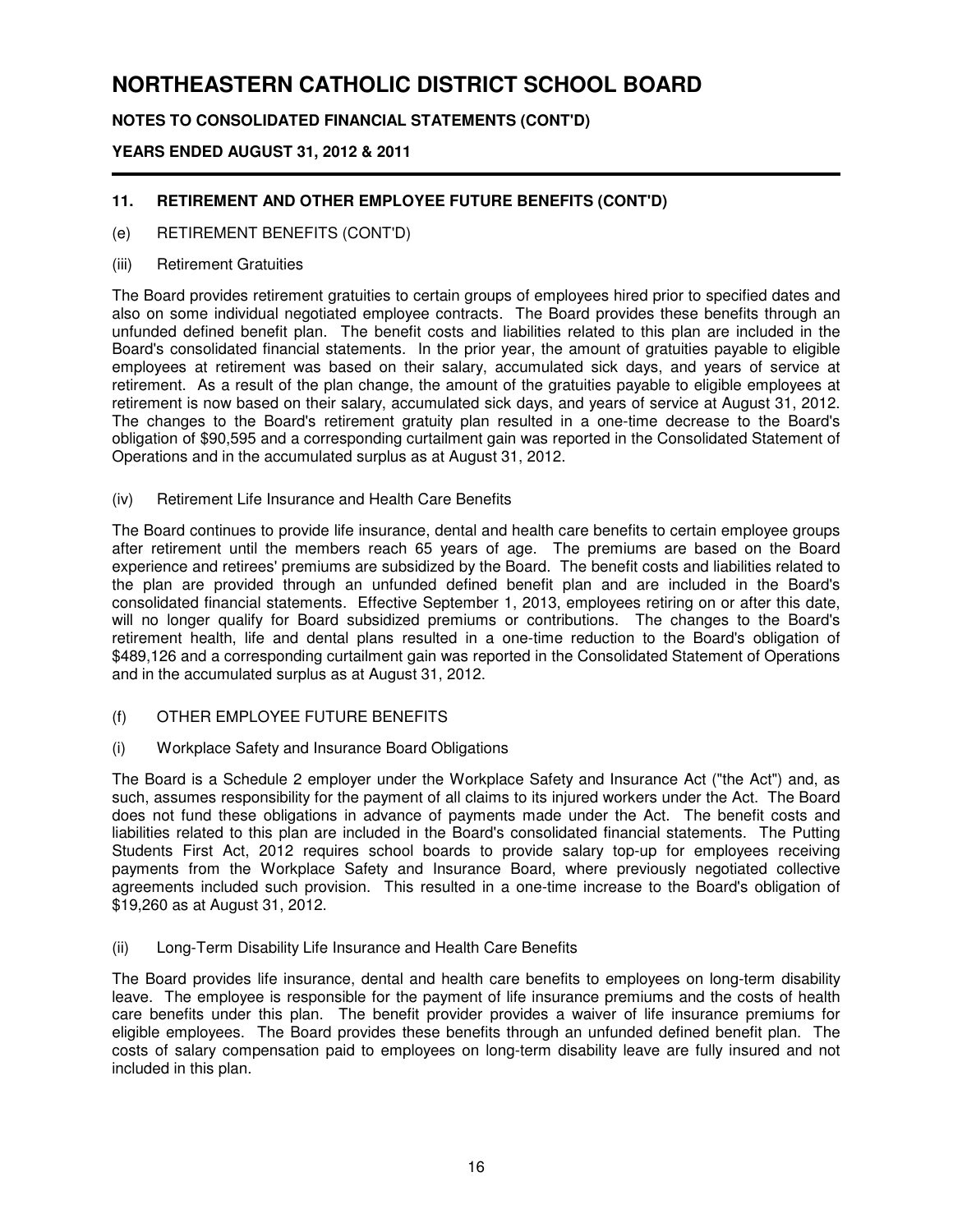## **NOTES TO CONSOLIDATED FINANCIAL STATEMENTS (CONT'D)**

### **YEARS ENDED AUGUST 31, 2012 & 2011**

## **11. RETIREMENT AND OTHER EMPLOYEE FUTURE BENEFITS (CONT'D)**

#### (f) OTHER EMPLOYEE FUTURE BENEFITS (CONT'D)

#### (iii) Sick Leave Benefits

As a result of the plan changes, the Board's liability related to compensated absences from sick leave accumulations has been eliminated, resulting in a one-time reduction to the obligation of \$1,280,301 and a corresponding curtailment gain was reported in the Consolidated Statement of Operations and in the accumulated surplus as at August 31, 2012.

The Board has restricted a portion of its accumulated surplus for certain of these employee future benefit obligations in the amount of \$421,580 as at August 31, 2012 (2011 - \$416,331).

#### (iv) Endowment Benefits

As a result of the plan changes, the Board's liability of \$211,697 related to endowment benefits has been reclassified to accounts payable and accrued liabilities on the Consolidated Statement of Financial Position as at August 31, 2012. The comparative amount of \$211,697 as at August 31, 2011 is included in retirement and other employee future benefits payable.

#### **12. OTHER FEES, GRANTS AND REVENUES**

|                                            | 2012      | 2011      |
|--------------------------------------------|-----------|-----------|
| Rental revenue                             | \$75,579  | \$81,162  |
| Government of Ontario - non-grant payments |           | 360,126   |
| Fees from boards outside Ontario           | 43,360    | 53,788    |
| Transferred from deferred revenue          | 34,000    |           |
| Other                                      | 113,179   | 98,664    |
|                                            |           |           |
|                                            | \$266,118 | \$593,740 |

#### **13. LONG-TERM DEBT**

(a) Long-term debt reported on the Consolidated Statement of Financial Position is comprised of the following: **2012** 2011

|                                                                                                                                                                                                                | ZUIZ        | <b>4911</b> |
|----------------------------------------------------------------------------------------------------------------------------------------------------------------------------------------------------------------|-------------|-------------|
| The Canada Life Assurance Company loan bearing interest at<br>5.109% per annum, repayable in semi-annual blended payments<br>of \$160,394. The loan matures on April 5, 2031 and is an<br>unsecured debenture. | \$3,871,176 | \$3,989,628 |
| The Ontario Financing Authority debenture bearing interest at 4.9%<br>per annum, repayable in semi-annual blended payments of \$45,090.<br>The loan matures on March 3, 2033 and is an unsecured debenture.    | 1,167,895   | 1,199,676   |
| The Ontario Financing Authority debenture bearing interest at 5.232%<br>per annum, repayable in semi-annual blended payments of \$27,376.<br>The loan matures on April 13, 2035 and is an unsecured debenture. | 725,921     | 742,056     |
|                                                                                                                                                                                                                | \$5,764,992 | \$5,931,360 |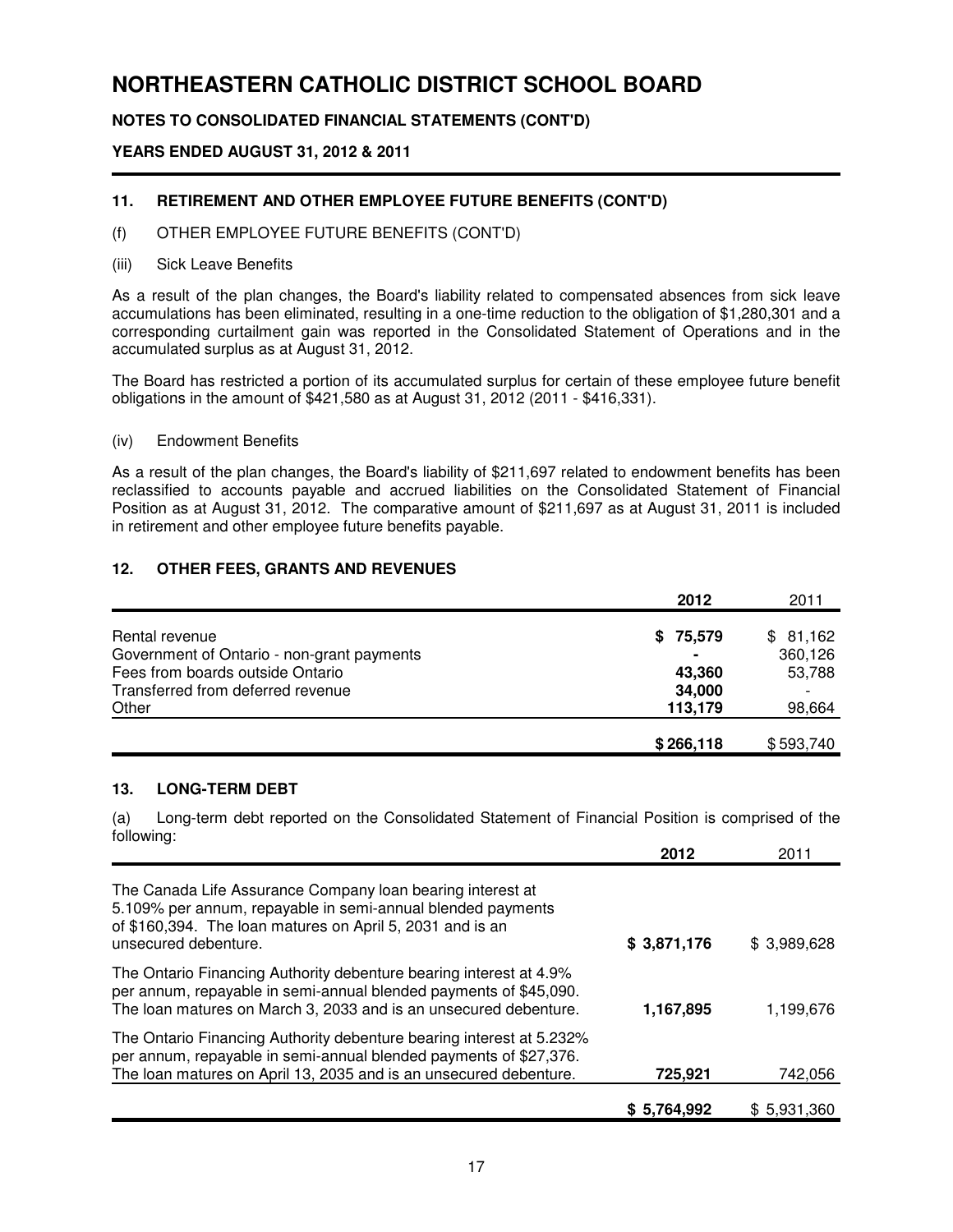**NOTES TO CONSOLIDATED FINANCIAL STATEMENTS (CONT'D)**

### **YEARS ENDED AUGUST 31, 2012 & 2011**

### **13. LONG-TERM DEBT (CONT'D)**

(b) Principal and interest payments relating to long-term debt outstanding as at August 31, 2012 are due as follows:

|            | <b>Principal</b><br><b>Payments</b> | <b>Interest</b><br><b>Payments</b> | Total         |
|------------|-------------------------------------|------------------------------------|---------------|
|            |                                     |                                    |               |
| 2012-2013  | \$<br>174,928                       | \$<br>290,791                      | \$<br>465,719 |
| 2013-2014  | 183,930                             | 281,790                            | 465,720       |
| 2014-2015  | 193,393                             | 272,326                            | 465,719       |
| 2015-2016  | 203,345                             | 262,374                            | 465,719       |
| 2016-2017  | 213,810                             | 251,910                            | 465,720       |
| Thereafter | 4,795,586                           | 2,100,234                          | 6,895,820     |
|            |                                     |                                    |               |
|            | \$5,764,992                         | \$3,459,425                        | \$9,224,417   |

(c) Interest on long-term debt amounted to \$296,192 (2011 - \$304,696).

#### **14. DEBT CHARGES AND INTEREST**

|                                                                             | 2012                 | 2011               |
|-----------------------------------------------------------------------------|----------------------|--------------------|
| Principal payments on long-term debt<br>Interest payments on long-term debt | \$166,368<br>296,192 | 176,093<br>304,696 |
|                                                                             | \$462,560            | 480,789            |

#### **15. EXPENSES BY OBJECT**

The following is a summary of the expenses reported on the Consolidated Statement of Operations by object:

| -2012-----------                        |               |               |              |  |  |  |  |  |  |
|-----------------------------------------|---------------|---------------|--------------|--|--|--|--|--|--|
|                                         | <b>Budget</b> |               | 2011         |  |  |  |  |  |  |
|                                         | (unaudited)   | <b>Actual</b> | Actual       |  |  |  |  |  |  |
| EXPENSES:                               |               |               |              |  |  |  |  |  |  |
|                                         |               |               |              |  |  |  |  |  |  |
| Salaries and wages                      | \$24,698,006  | \$24,705,657  | \$24,645,868 |  |  |  |  |  |  |
| <b>Employee benefits</b>                | 3,391,133     | 1,342,862     | 3,200,351    |  |  |  |  |  |  |
| Staff development                       | 250,178       | 473,523       | 346,610      |  |  |  |  |  |  |
| Supplies and services                   | 2,591,678     | 2,647,164     | 2,661,566    |  |  |  |  |  |  |
| Interest on long-term debt              | 299,517       | 296,192       | 304,696      |  |  |  |  |  |  |
| Rental expenses                         | 236,768       | 217,724       | 240,335      |  |  |  |  |  |  |
| Fees and contractual services           | 4,419,937     | 4,504,582     | 4,587,758    |  |  |  |  |  |  |
| Other                                   | 141.712       | 273,232       | 382,666      |  |  |  |  |  |  |
| Amortization of tangible capital assets | 1,417,622     | 1,402,324     | 1,829,200    |  |  |  |  |  |  |
| School funded activities                | 1,070,000     | 962,732       | 982,364      |  |  |  |  |  |  |
|                                         |               |               |              |  |  |  |  |  |  |
| <b>TOTAL EXPENSES</b>                   | \$38,516,551  | \$36,825,992  | \$39,181,414 |  |  |  |  |  |  |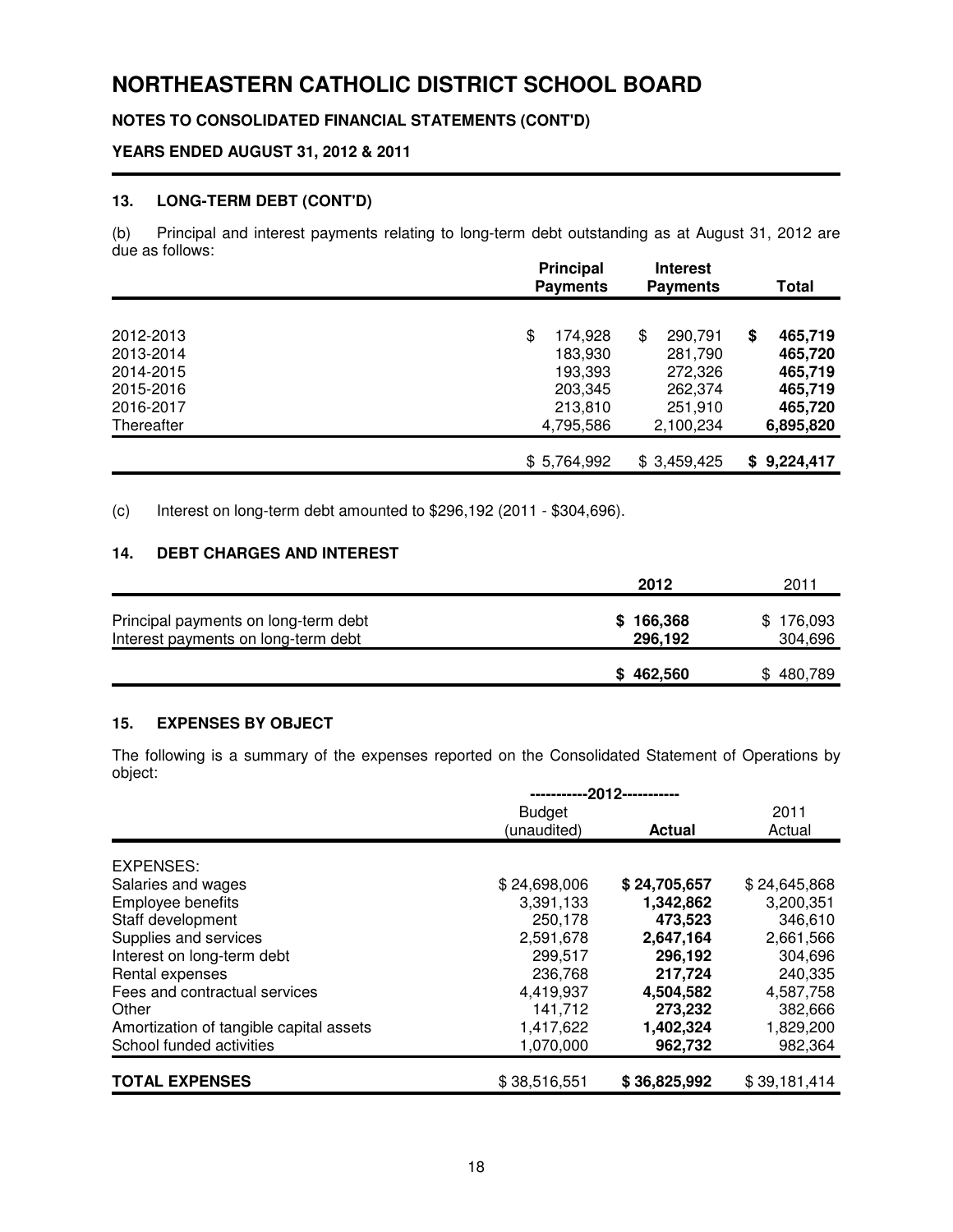**NOTES TO CONSOLIDATED FINANCIAL STATEMENTS (CONT'D)**

## **YEARS ENDED AUGUST 31, 2012 & 2011**

### **16. TANGIBLE CAPITAL ASSETS**

|                           | ----COST--------------------------<br>-----------------------<br><b>ADDITIONS</b> |                  |  |                         |  |                        | ----------ACCUMULATED AMORTIZATION-----------<br><b>DISPOSALS,</b> |  |                  |    |              |    |                                                                              |    |                 |  |                                           |            |
|---------------------------|-----------------------------------------------------------------------------------|------------------|--|-------------------------|--|------------------------|--------------------------------------------------------------------|--|------------------|----|--------------|----|------------------------------------------------------------------------------|----|-----------------|--|-------------------------------------------|------------|
|                           |                                                                                   | <b>BALANCE.</b>  |  | <b>AND</b>              |  |                        | <b>BALANCE.</b>                                                    |  | <b>BALANCE.</b>  |    |              |    | WRITE-OFFS.                                                                  |    | <b>BALANCE,</b> |  | <b>NET BOOK VALUE</b>                     |            |
|                           |                                                                                   |                  |  | AUG. 31. 2011 TRANSFERS |  |                        |                                                                    |  |                  |    |              |    | DISPOSALS AUG. 31, 2012 AUG. 31, 2011 AMORTIZATION ADJUSTMENTS AUG. 31, 2012 |    |                 |  | 2012                                      | 2011       |
| Land                      | \$                                                                                | 320,600 \$       |  | 34.000 \$               |  |                        | \$<br>354,600 \$                                                   |  |                  | \$ |              | \$ |                                                                              | \$ |                 |  | 354,600 \$                                | 320,600    |
| Land improvements         |                                                                                   | 11.752           |  | 10,216                  |  |                        | 21,968                                                             |  | 392              |    | 1,124        |    | ۰                                                                            |    | 1,516           |  | 20,452                                    | 11,360     |
| <b>Buildings</b>          |                                                                                   | 38,791,104       |  | 656,978                 |  | $\sim$                 | 39,448,082                                                         |  | 10,196,657       |    | 1,186,760    |    | ۰                                                                            |    | 11,383,417      |  | 28,064,665                                | 28,594,447 |
| Other buildings           |                                                                                   | 731,425          |  |                         |  |                        | 731,425                                                            |  | 73,142           |    | 36,571       |    | $\overline{\phantom{a}}$                                                     |    | 109,713         |  | 621,712                                   | 658,283    |
| Portable structures       |                                                                                   | 669,300          |  | ٠                       |  |                        | 669,300                                                            |  | 431,264          |    | 33,465       |    |                                                                              |    | 464,729         |  | 204,571                                   | 238,036    |
| Furniture                 |                                                                                   | 51,566           |  |                         |  | (8,672)                | 42.894                                                             |  | 34,152           |    | 4,723        |    | (8,672)                                                                      |    | 30,203          |  | 12,691                                    | 17,414     |
| Equipment                 |                                                                                   | 260,857          |  | 25,823                  |  | (36, 184)              | 250,496                                                            |  | 138,356          |    | 33,400       |    | (36, 184)                                                                    |    | 135,572         |  | 114,924                                   | 122,501    |
| First-time equipping      |                                                                                   |                  |  | 16,455                  |  |                        | 16,455                                                             |  |                  |    | 823          |    |                                                                              |    | 823             |  | 15,632                                    |            |
| Computer hardware         |                                                                                   | 416,260          |  | 26,818                  |  | (62, 736)              | 380,342                                                            |  | 180,919          |    | 79,660       |    | (62, 736)                                                                    |    | 197,843         |  | 182,499                                   | 235,341    |
| Computer software         |                                                                                   | 96,732           |  |                         |  | (37, 142)              | 59,590                                                             |  | 60,387           |    | 15,632       |    | (37, 142)                                                                    |    | 38,877          |  | 20,713                                    | 36,345     |
| Vehicles                  |                                                                                   | 84,486           |  |                         |  |                        | 84,486                                                             |  | 16,367           |    | 10,166       |    |                                                                              |    | 26,533          |  | 57,953                                    | 68,119     |
| Assets under construction |                                                                                   | ۰.               |  | 98,906                  |  |                        | 98,906                                                             |  |                  |    |              |    |                                                                              |    |                 |  | 98,906                                    |            |
| <b>TOTAL</b>              |                                                                                   | $$41,434,082$ \$ |  | 869,196 \$              |  | (144,734) \$42,158,544 |                                                                    |  | $$11,131,636$ \$ |    | 1,402,324 \$ |    | (144, 734)                                                                   |    |                 |  | $$12,389,226$ $$29,769,318$ $$30,302,446$ |            |

#### ASSETS UNDER CONSTRUCTION

Assets under construction having a value of \$98,906 (2011 - nil) have not been amortized. Amortization of these assets will commence when theassets are put into service.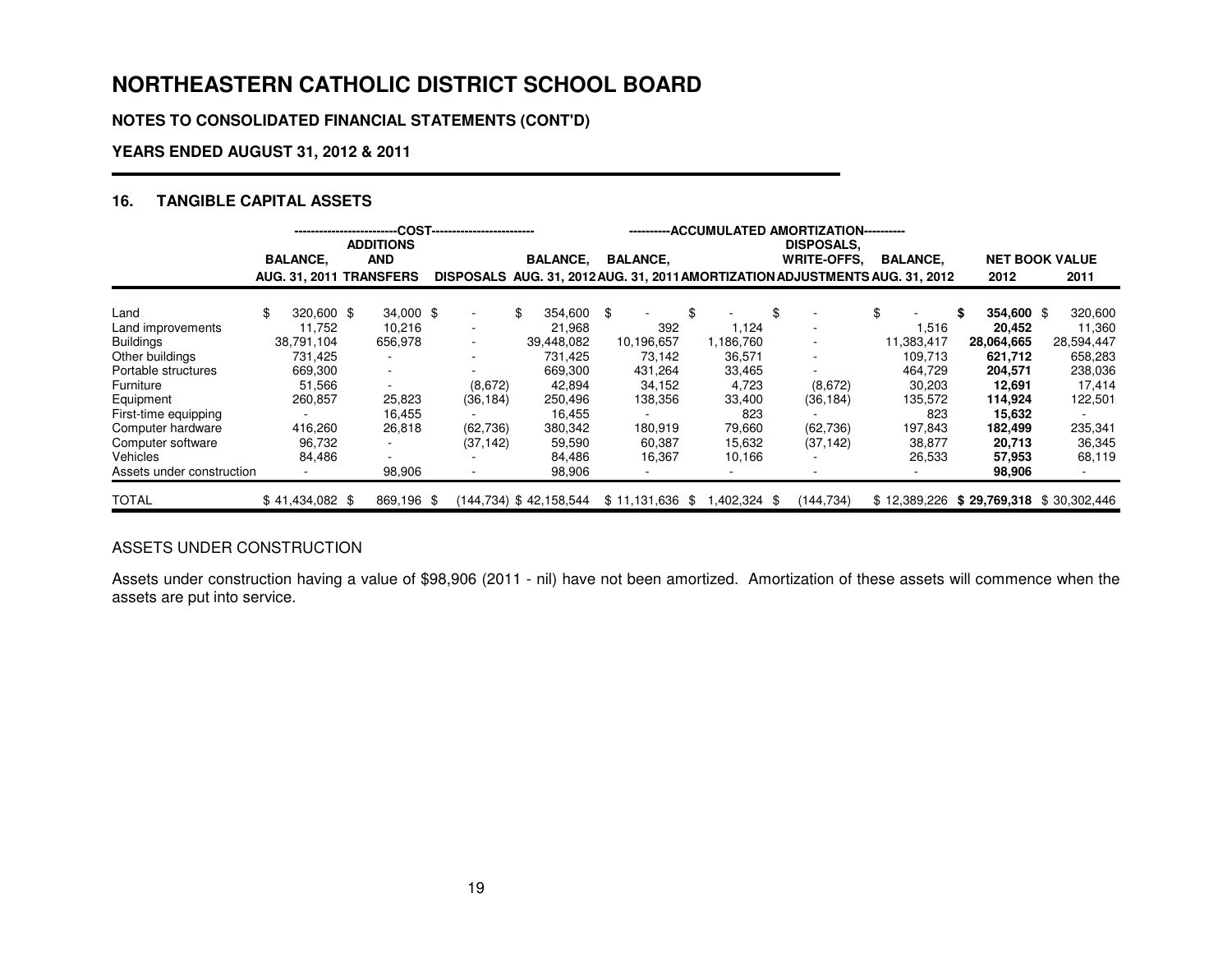**NOTES TO CONSOLIDATED FINANCIAL STATEMENTS (CONT'D)**

### **YEARS ENDED AUGUST 31, 2012 & 2011**

#### **17. ACCUMULATED SURPLUS**

Accumulated surplus consists of the following:

|                                                                                                              | 2012                            | 2011                            |
|--------------------------------------------------------------------------------------------------------------|---------------------------------|---------------------------------|
| Unappropriated                                                                                               | \$<br>664,007                   | 208,186<br>\$                   |
| Amounts internally restricted for future use of the Board:                                                   |                                 |                                 |
| Reserve funds (Schedule 1)<br>Transportation surplus from prior years<br>Student success unspent funds       | 505,014<br>571,616<br>69,282    | 498,726<br>571,616              |
| Amounts to be recovered:                                                                                     |                                 |                                 |
| Employee benefits payable<br>Accrued interest on long-term debt                                              | (1,988,512)<br>(108, 186)       | (3,962,182)<br>(111, 346)       |
| Other:                                                                                                       |                                 |                                 |
| School activities fund<br>Revenues recognized for land<br>Tangible capital assets - unsupported amortization | 387,037<br>354,600<br>3,628,240 | 399,742<br>320,600<br>3,924,362 |
| TOTAL ACCUMULATED SURPLUS                                                                                    | 4,083,098<br>S                  | 1,849,704                       |

#### **18. ONTARIO SCHOOL BOARD INSURANCE EXCHANGE ("OSBIE")**

The School Board is a member of the Ontario School Board Insurance Exchange ("OSBIE"), a reciprocal insurance company licensed under the Insurance Act. OSBIE insures general public liability, property damage and certain other risks. Liability insurance is available to a maximum of \$20,000,000 per occurrence.

The ultimate premiums over a five-year period are based on the reciprocal's and the Board's actual claims experience. Periodically, the Board may receive a refund or be asked to pay an additional premium based on its pro rata share of claims experience. The current five-year term expires December 2016.

#### **19. FINANCIAL INSTRUMENTS**

#### (a) FAIR VALUE OF FINANCIAL INSTRUMENTS

The carrying amounts of cash and cash equivalents, accounts receivable and accounts payable and accrued liabilities approximate their fair value due to the immediate or short-term maturities of these instruments. The carrying amount of the long-term debt approximates fair value as the School Board's current rate of borrowing for similar debt instruments of comparable maturity is not materially different.

#### (b) CREDIT RISK

Credit risk is the risk that a counter-party will fail to discharge its obligation to the Board reducing the expected cash inflow from the Board's assets recorded at the statement of financial position date. Credit risk can be concentrated in debtors that are similarly affected by economic or other conditions. Significant concentrations of credit risk are related to the accounts receivable from the Ministry of Education, certain local governments and First Nation entities. For these accounts, the Board determines, on a continuing basis, the probable losses and sets up a provision for losses based on the estimated realizable value.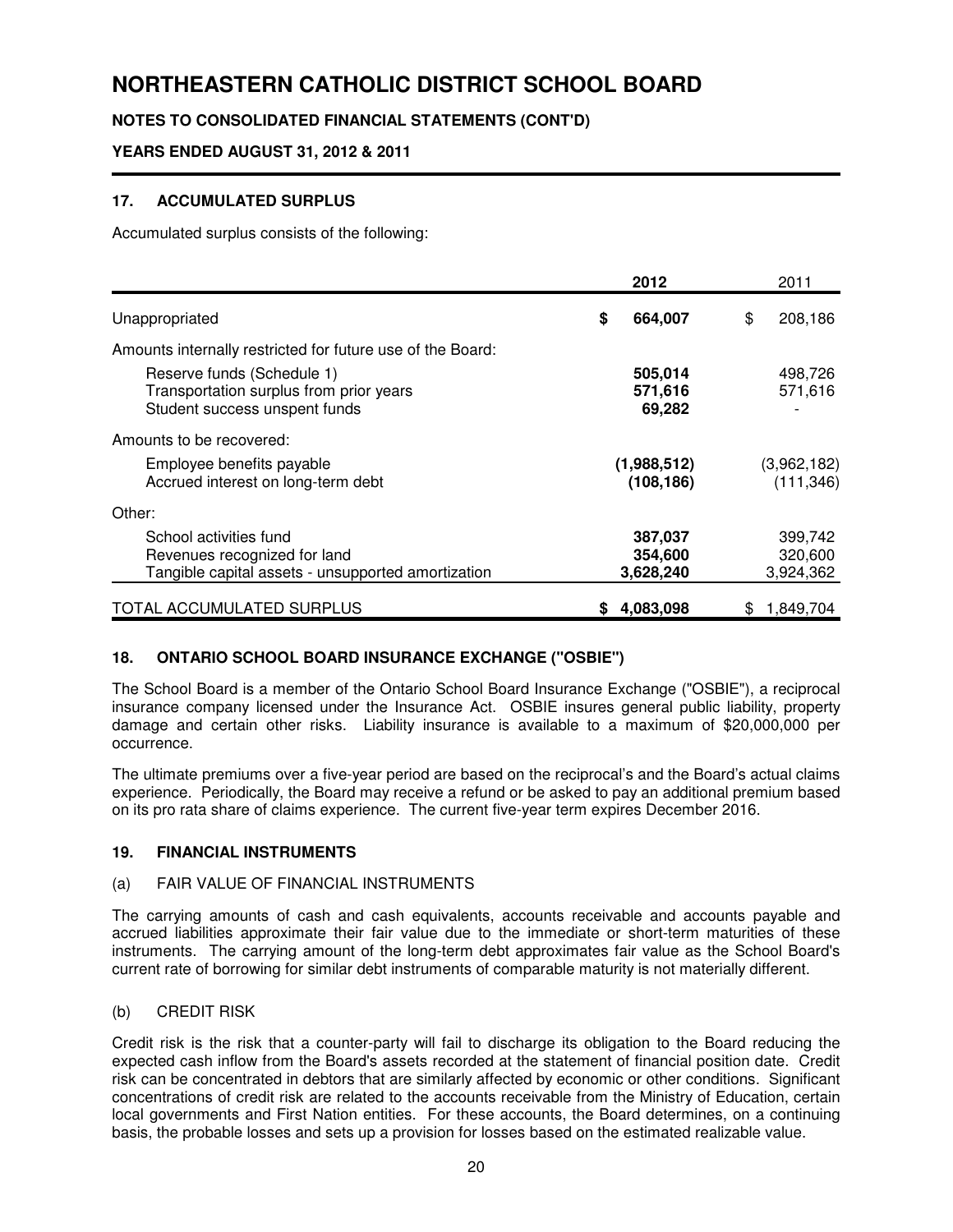### **NOTES TO CONSOLIDATED FINANCIAL STATEMENTS (CONT'D)**

#### **YEARS ENDED AUGUST 31, 2012 & 2011**

### **19. FINANCIAL INSTRUMENTS (CONT'D)**

#### (c) INTEREST RATE RISK

The Board is exposed to interest rate risk for certain of its financial assets and liabilities. Under the demand operating facility, the Board may have short-term borrowings for working capital purposes, which would expose them to fluctuations in short-term interest rates.

#### **20. COMMITMENTS**

#### (a) OBLIGATIONS

The Northeastern Catholic District School Board has entered into various lease and service agreements. Minimum payments (including taxes but excluding tax rebates) for the next five years are approximately as follows:

| 2012-2013 |      | \$1,052,224 |
|-----------|------|-------------|
| 2013-2014 | \$   | 674,973     |
| 2014-2015 | - SS | 391,426     |
| 2015-2016 | \$   | 317,912     |
| 2016-2017 | \$.  | 232,275     |

In addition to the above, in 2010-2011, the Board signed an agreement with Northern College related to the rental of a classroom and a gymnasium in Moosonee, Ontario. The annual fee for the use of these facilities is \$100,000 (including taxes but excluding tax rebates). The agreement will continue on a year to year basis until notice is provided by either party to terminate the agreement. The Board receives funding from the Ministry of Education to offset this expense.

#### (b) TANGIBLE CAPITAL ASSET COMMITMENTS

Commitments on incomplete tangible capital asset contracts amounted to approximately \$52,000 (including taxes and tax rebates) as at August 31, 2012 (2011 - \$145,000).

#### **21. CONTINGENT LIABILITIES**

The Board is contingently liable with respect to litigation and claims which arise from time to time in the normal course of business. In the opinion of management, the liability that may arise from such contingencies would not have a significant adverse effect on the consolidated financial statements of the Board.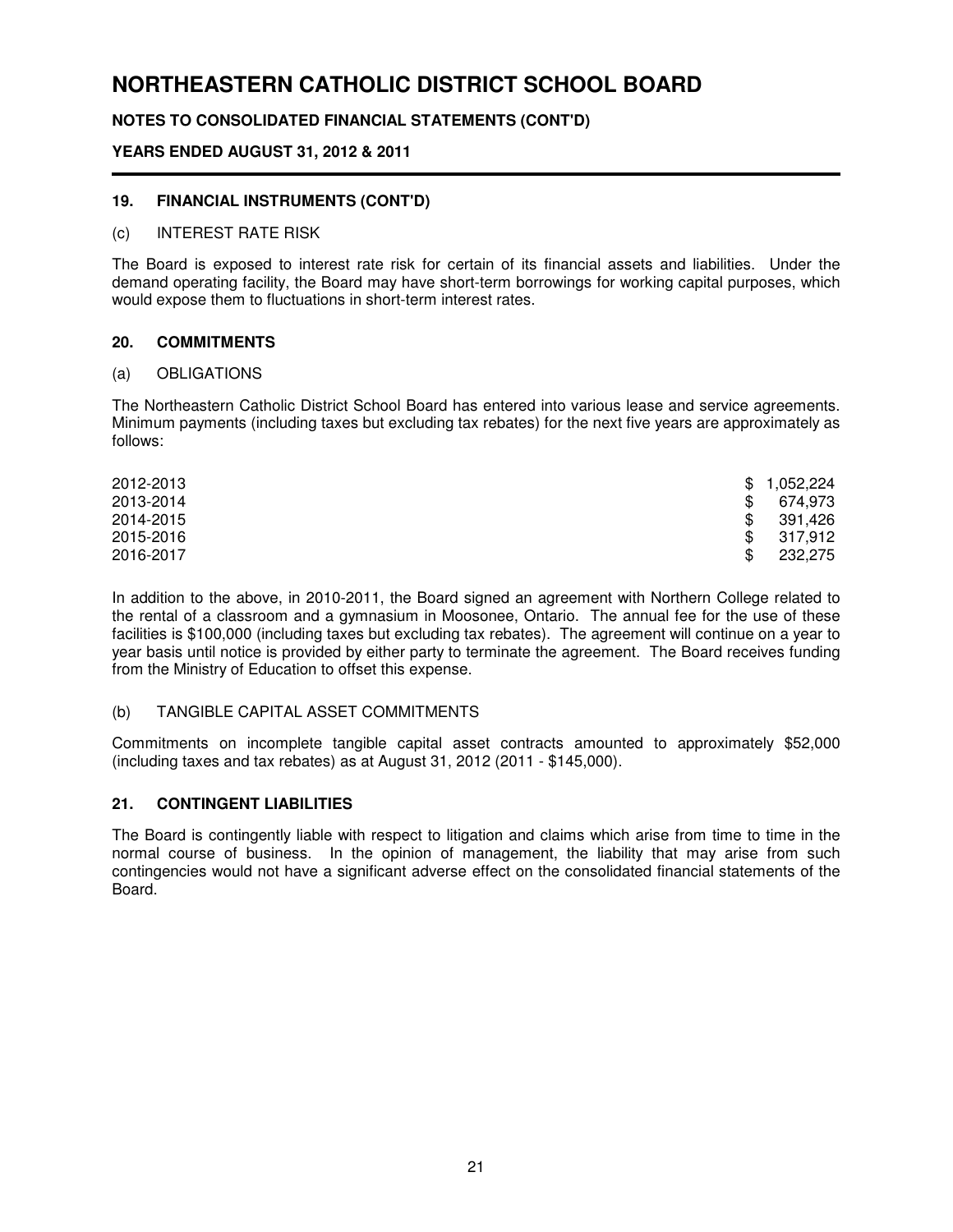## **NOTES TO CONSOLIDATED FINANCIAL STATEMENTS (CONT'D)**

### **YEARS ENDED AUGUST 31, 2012 & 2011**

### **22. PARTNERSHIP IN TRI-BOARD TRANSPORTATION CONSORTIUM**

On April 26, 2005, the Board entered into an agreement with District School Board Ontario North East and Conseil Scolaire Public du District du Nord-Est de l'Ontario in order to provide common administration of student transportation in the Region. This agreement was executed in an effort to increase delivery efficiency and cost effectiveness of student transportation for each of the Boards. Under the agreement, decisions related to the financial and operating activities of the Consortium are shared. No partner is in a position to exercise unilateral control.

The Board's consolidated financial statements reflect proportionate consolidation, whereby they include the assets that it controls, the liabilities that it has incurred, and its pro-rata share of revenues and expenses.

The following provides condensed financial information:

|                            |               | -2012- |                                |                | -2011- |                         |  |  |
|----------------------------|---------------|--------|--------------------------------|----------------|--------|-------------------------|--|--|
|                            | <b>Total</b>  |        | <b>Board</b><br><b>Portion</b> | Total          |        | <b>Board</b><br>Portion |  |  |
| <b>FINANCIAL POSITION</b>  |               |        |                                |                |        |                         |  |  |
| Financial assets           | \$            | \$     |                                | \$             | \$     |                         |  |  |
| Liabilities                |               |        |                                |                |        |                         |  |  |
| Non-Financial assets       |               |        |                                |                |        |                         |  |  |
| <b>ACCUMULATED SURPLUS</b> | \$            | \$     |                                | \$             | \$     |                         |  |  |
| <b>OPERATIONS</b>          |               |        |                                |                |        |                         |  |  |
| Revenues                   | \$10,812,956  | \$     | 2,694,734                      | \$10,794,930   | \$     | 2,734,885               |  |  |
| <b>Expenses</b>            | (10,611,438)  |        | (2,644,513)                    | (10, 567, 477) |        | (2,677,260)             |  |  |
| <b>ANNUAL SURPLUS</b>      | \$<br>201,518 | \$     | 50,221                         | \$<br>227,453  | \$     | 57,625                  |  |  |

#### **23. SUBSEQUENT EVENT**

On September 11, 2012, the Government of Ontario passed Bill 115, the Putting Students First Act that was introduced August 27th, 2012. The requirements of this new legislation were used by the actuaries in the calculations of the Board's estimates for Retirement and Other Employee Future Benefits obligations. The impact of the changes to the various plans have been disclosed in Note 11.

#### **24. COMPARATIVE FIGURES**

Certain comparative figures have been reclassified to conform with the current year's financial statement presentation.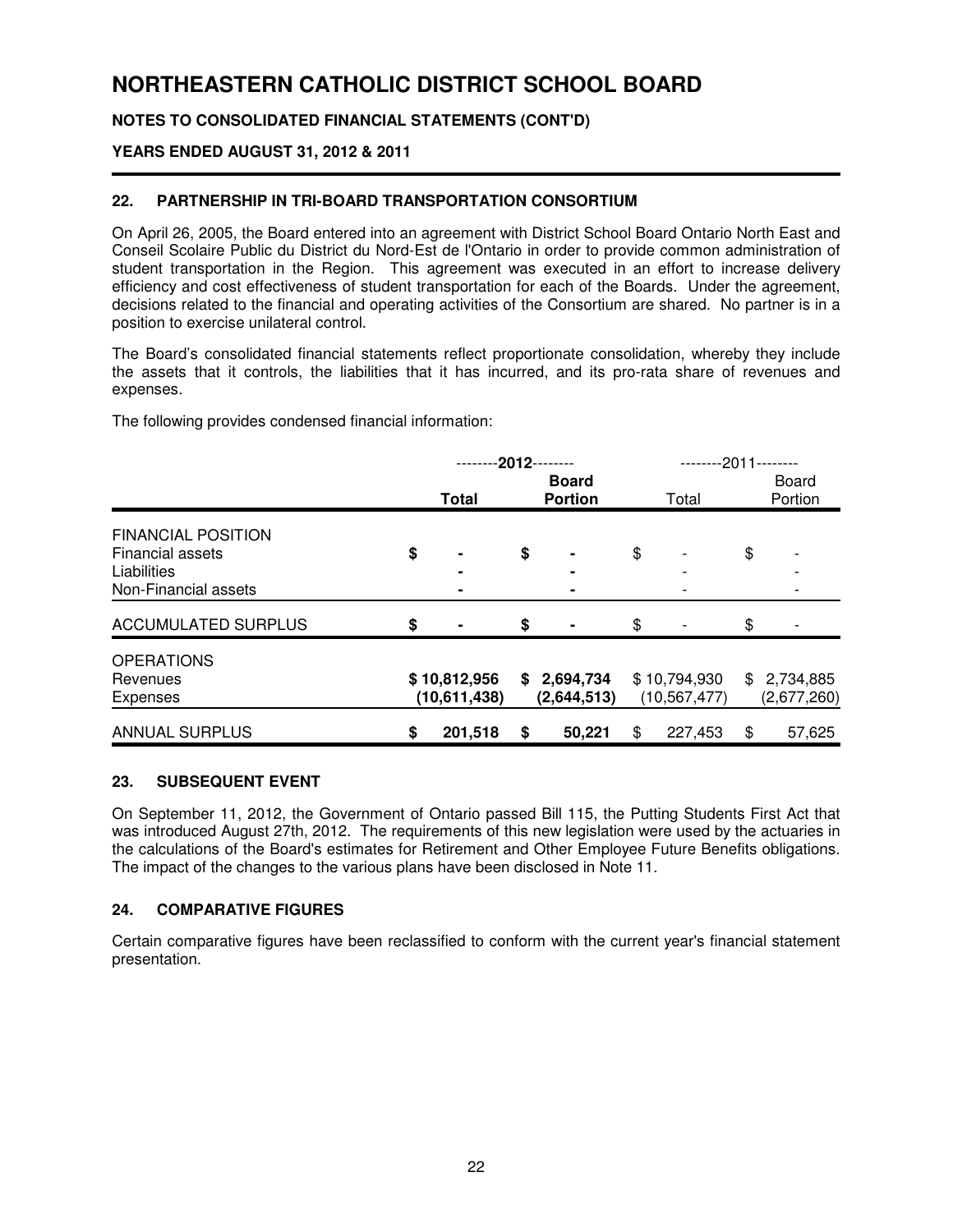## **CONSOLIDATED SCHEDULE OF RESERVE FUNDS CONTINUITY**

|                                     | <b>Sick Leave</b><br>Reserve<br><b>Fund</b> | <b>WSIB</b><br>Reserve<br><b>Fund</b> | Capital<br>Reserve<br><b>Fund</b> | <b>Bursaries</b><br>Reserve<br>Fund | Total<br>2012 | Total<br>2011 |
|-------------------------------------|---------------------------------------------|---------------------------------------|-----------------------------------|-------------------------------------|---------------|---------------|
| BALANCE, Aug. 31, 2011              | 308,212                                     | 108,119                               | 79.227                            | 3,168                               | 498.726       | 492,561       |
| <b>ADDITIONS</b><br>Interest earned | 3,886                                       | .363                                  | 999                               | 40                                  | 6,288         | 6,165         |
| <b>BALANCE, Aug. 31, 2012</b>       | 312.098                                     | 109,482                               | 80.226                            | 3,208                               | 505,014       | 498,726       |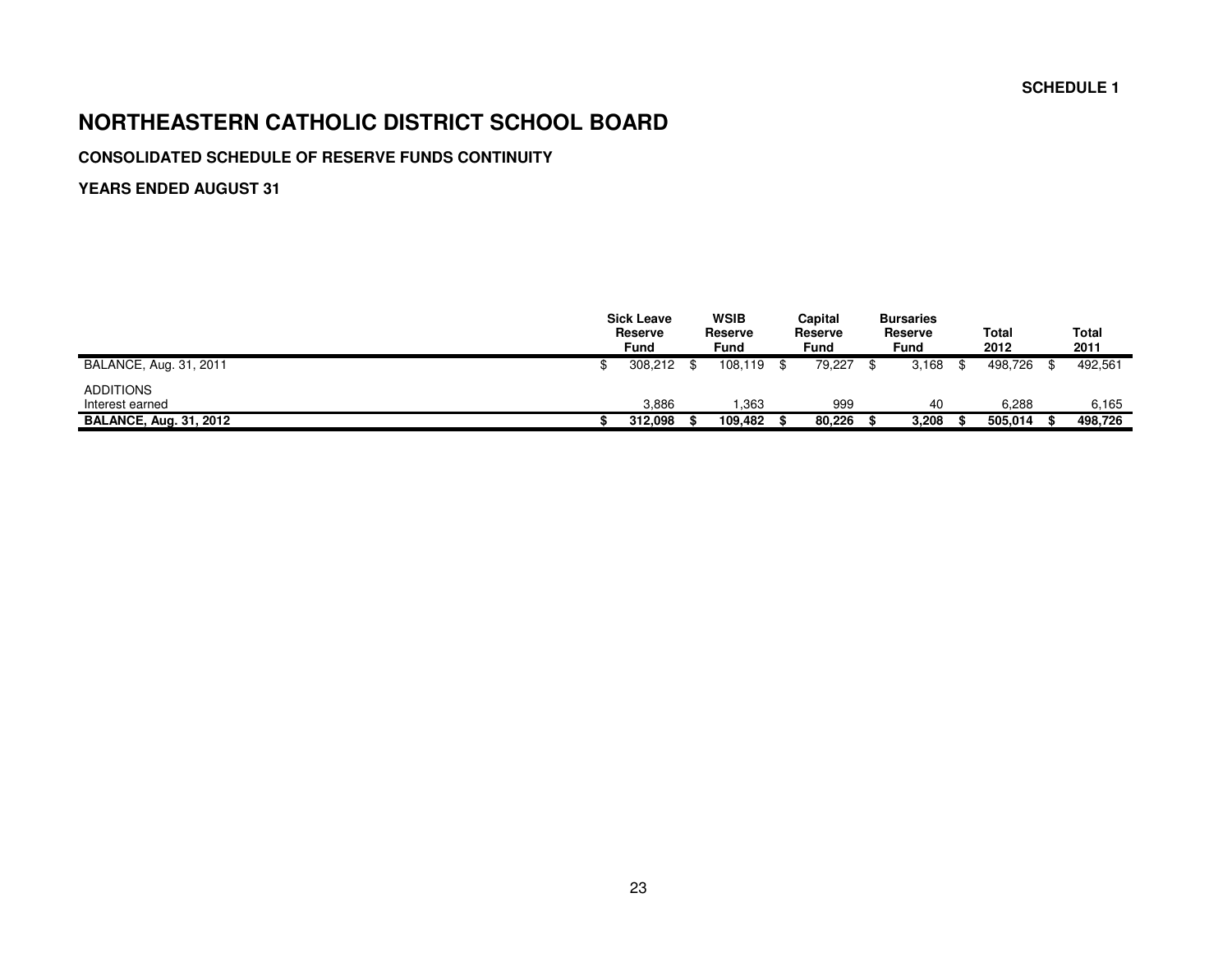## **CONSOLIDATED SCHEDULE OF EXPENSES**

|                                                                                                                                                                                                      | 2012                                                                             | 2011                                                                                    |
|------------------------------------------------------------------------------------------------------------------------------------------------------------------------------------------------------|----------------------------------------------------------------------------------|-----------------------------------------------------------------------------------------|
| <b>INSTRUCTION</b>                                                                                                                                                                                   |                                                                                  |                                                                                         |
| <b>CLASSROOM</b><br>Salaries and wages<br>Employee benefits<br>Staff development<br>Supplies and services<br>Interest on long-term debt<br>Rental expenses<br>Fees and contractual services<br>Other | \$19,029,291<br>1,246,847<br>370,500<br>1,266,359<br>91,620<br>902,537<br>41,706 | \$18,853,390<br>2,176,946<br>247,445<br>1,182,031<br>134<br>91,894<br>971,308<br>73,950 |
|                                                                                                                                                                                                      | 22,948,860                                                                       | 23,597,098                                                                              |
| NON-CLASSROOM<br>Salaries and wages<br>Employee benefits<br>Staff development<br>Supplies and services<br>Rental expenses<br>Amortization                                                            | 2,994,690<br>(90, 349)<br>55,589<br>174,638<br>134,237<br>3,268,805              | 2,955,533<br>456,619<br>32,268<br>194,866<br>504<br>265,510<br>3,905,300                |
|                                                                                                                                                                                                      | \$26,217,665                                                                     | \$27,502,398                                                                            |
| <b>ADMINISTRATION</b>                                                                                                                                                                                |                                                                                  |                                                                                         |
| Salaries and wages<br>Employee benefits<br>Staff development<br>Supplies and services<br>Rental expenses<br>Fees and contractual services<br>Other                                                   | 1,004,387<br>S<br>(71, 385)<br>47,434<br>297,225<br>21,383<br>242,798<br>86,824  | 1,196,429<br>\$<br>197,627<br>66,897<br>312,349<br>37,532<br>258,618<br>207,759         |
|                                                                                                                                                                                                      | \$1,628,666                                                                      | \$2,277,211                                                                             |